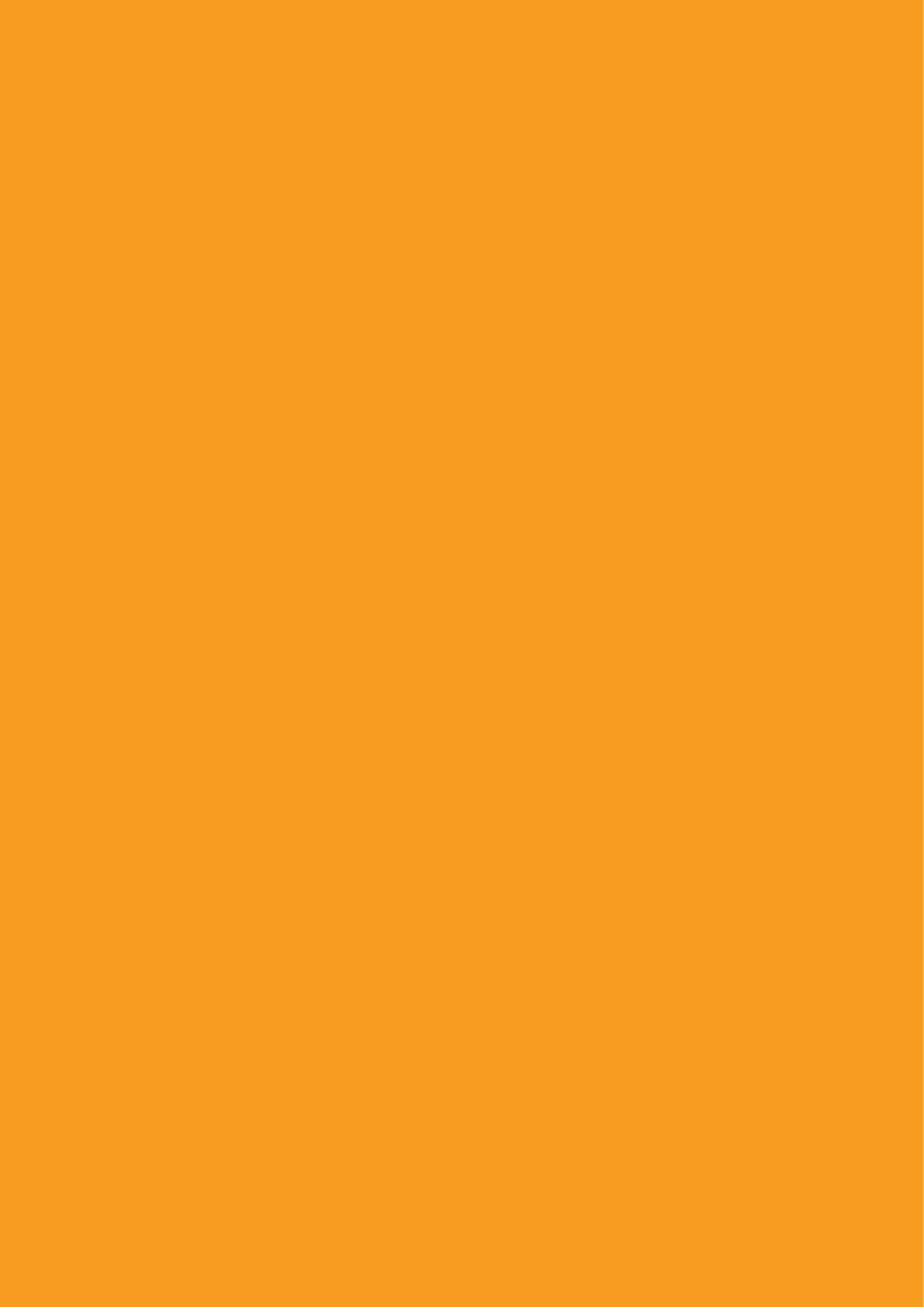## **CONTENTS**

| 1. | Introduction                                                                                                                                                                                                                | 4  |
|----|-----------------------------------------------------------------------------------------------------------------------------------------------------------------------------------------------------------------------------|----|
| 2. | Terminology                                                                                                                                                                                                                 | 5  |
| 3. | Methodology                                                                                                                                                                                                                 | 6  |
| 4. | Overview of national initiatives                                                                                                                                                                                            | 7  |
| 5. | <b>Lessons learned in 2015</b>                                                                                                                                                                                              | 7  |
| 6. | Lessons learned in 2016                                                                                                                                                                                                     | Ջ  |
|    | Lesson 1: Sustained government leadership and political will are essential to<br>ensure national initiatives keep moving forward                                                                                            | 9  |
|    | Lesson 2: Governments need to strengthen their capacity to coordinate work<br>across sectors, and to allocate budget to address child marriage                                                                              | 11 |
|    | Lesson 3: Civil society has a vital role to play in the design and implementation<br>of national initiatives and holding governments accountable to their commitments                                                       | 13 |
|    | Lesson 4: Dedicated national initiatives help with agenda-setting and coherence<br>but care should be taken to ensure child marriage is not then seen as a<br>"standalone" issue rather than the multi-sectoral issue it is | 14 |
| 7. | <b>Recommendations</b>                                                                                                                                                                                                      | 16 |
| 8. | Conclusion                                                                                                                                                                                                                  | 17 |
|    | Annex: Further information about national initiatives (by country)                                                                                                                                                          | 18 |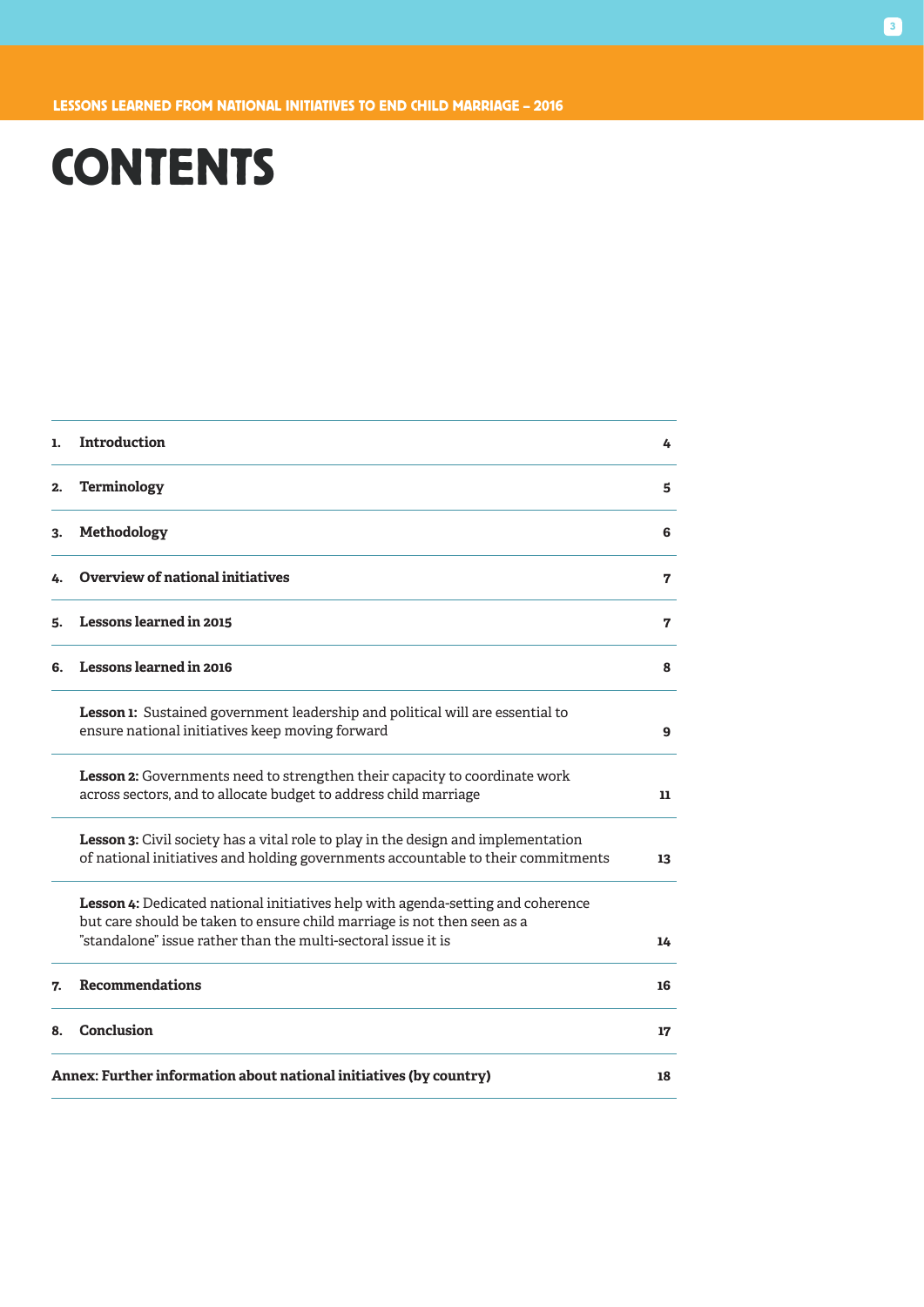## 1 INTRODUCTION

**In 2015** *Girls Not Brides: The Global Partnership to End Child Marriage* **commissioned "Lessons Learned from Selected National Initiatives to End Child Marriage".1 The report reflected on national initiatives to end child marriage in four countries: Egypt, Ethiopia, Nepal and Zambia. It considered why national initiatives were emerging, how they were being developed, what they included, and their prospects for implementation. The purpose was to draw lessons learned from national initiatives for use by** *Girls Not Brides* **members and other interested stakeholders.** 

The lessons that emerged as a result of this research led to the development of "A check-list for national strategies to end child marriage".2 The checklist was developed to support *Girls Not Brides* members, civil society networks, government ministries, UN agencies, development partners, research organisations and other interested stakeholders as they started working on planning the development, implementation and monitoring of dedicated national strategies to end child marriage.

In September 2015, 193 governments adopted target 5.3 of the Sustainable Development Goals to end child marriage by 2030. Since then, an ever increasing number of countries have begun to develop national initiatives to end child marriage, predominantly

in Africa and South Asia. Understanding different national initiatives and what impact they are having will be critical to making progress. As such, from August - November 2016 the *Girls Not Brides* secretariat undertook a second analysis to learn more about the experiences in countries with existing and newly developed national initiatives. This report considers national initiatives in 11 countries: Bangladesh, Burkina Faso, Chad, Egypt, Ethiopia, Ghana, Mozambique, Nepal, Uganda, Zambia and Zimbabwe. While it is still too early to fully understand the impact of these initiatives, there are some commonalities and lessons emerging across countries.

We hope that the lessons and practical examples captured in this report will be useful to those who are working to develop, strengthen and - most importantly - implement national initiatives to end child marriage, and that these will help to pave the way for future discussions.

We start by briefly outlining key terminology used (Section 2), followed by the research methodology used for the report (Section 3), and an overview of the national initiatives analysed (Section 4). We give a brief summary of lessons learned in 2015 (Section 5) and discuss the common lessons and challenges that are emerging across national initiatives in 2016 (Section 6). The report closes with recommendations going forward (Section 7) and conclusions (Section 8).

We would like to thank all of those people who were interviewed and contributed their insights for this report.

2 The check-list was developed by the *Girls Not Brides* secretariat with input from *Girls Not Brides* members and national partnerships, as well as UNICEF and UNFPA, and is available from http://www.girlsnotbrides.org/resource-centre/check-list-national-strategies/

<sup>1</sup> The report is available from http://www.girlsnotbrides.org/wp-content/uploads/2015/07/Lessons-learned-from-national-strategies-Girls-Not-Brides-July-2015.pdf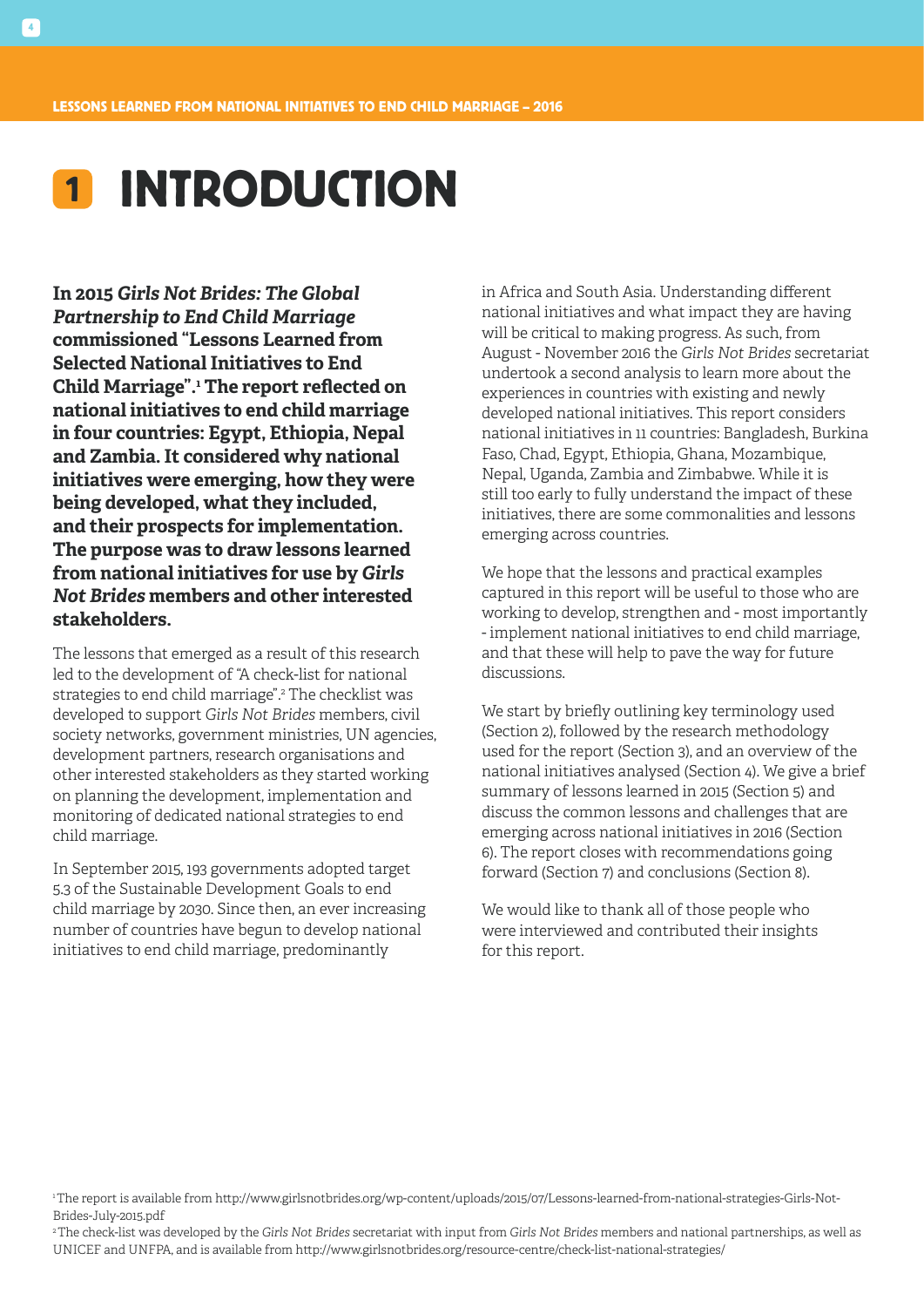

Below are a number of commonly used terms in relation to national initiatives to address child marriage<sup>3</sup>:

| <b>COMMONLY USED TERM/S</b>                                                                                | DEFINITION                                                                                                                                                                                                                                                                                                                                                                                                                                                                                                                                                                                                                                                            |
|------------------------------------------------------------------------------------------------------------|-----------------------------------------------------------------------------------------------------------------------------------------------------------------------------------------------------------------------------------------------------------------------------------------------------------------------------------------------------------------------------------------------------------------------------------------------------------------------------------------------------------------------------------------------------------------------------------------------------------------------------------------------------------------------|
| <b>National strategy or</b><br>national strategic<br>framework                                             | Usually a high-level document that outlines a vision for ending<br>child marriage and strategic direction for action in a specific time<br>frame. It is owned and approved by the government as a whole<br>rather than just one Ministry.                                                                                                                                                                                                                                                                                                                                                                                                                             |
| National action plan,<br>plan of action,<br>implementation plan,<br>road map or<br>operationalisation plan | Usually a more detailed document outlining the specific actions<br>required to fulfil the overall strategic goals of a national strategy.<br>It may be part of a national strategy (sometimes as an annex)<br>or developed as a standalone document following the launch<br>of a national strategy. Implementation plans tend to set out the<br>structures, coordinating mechanisms, process and roles in executing<br>a national strategy, in keeping with the guiding principles of the<br>overall strategy. Some implementation plans are costed with<br>indicative budgets for interventions, and accompanied by a detailed<br>monitoring & evaluation framework. |
| <b>National campaign</b>                                                                                   | Usually characterised as a public communications and awareness<br>raising exercise to highlight the impact, drivers and solutions to<br>ending child marriage. For example, the regional campaign on<br>child marriage led by the African Union has led to the initiation of<br>national campaigns in a number of countries. These are sometimes,<br>but not always, linked to a government's national strategy on child<br>marriage.                                                                                                                                                                                                                                 |
| Theory of change                                                                                           | A Theory of Change usually describes how and why a programme<br>is expected to work. In the context of a national strategy, a Theory<br>of Change may outline the strategies that are needed to develop an<br>effective response to child marriage in that country. <sup>4</sup>                                                                                                                                                                                                                                                                                                                                                                                      |

3 Throughout the report, we have used the terminology 'address child marriage,' which includes both the prevention of child marriage as well as the mitigation of the effects of child marriage (i.e. through the provision of support to girls who are already married or have been married). 4 In a number of countries, *Girls Not Brides* Theory of Change on child marriage has helped to inform what a comprehensive response to child marriage involves: http://www.girlsnotbrides.org/child-marriage-theory-of-change/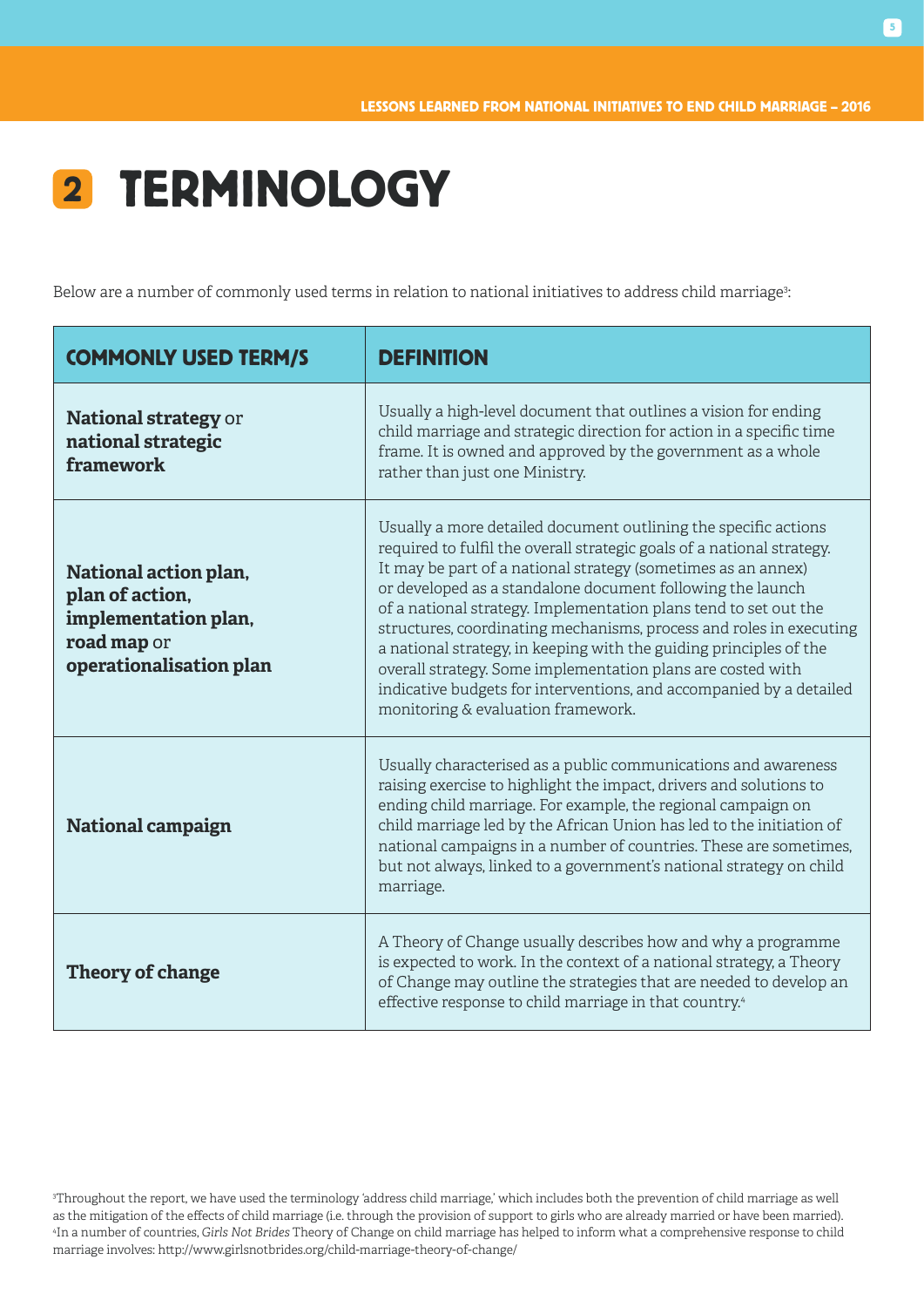## 3 METHODOLOGY

As of November 2016, over 20 governments have taken steps towards developing national strategies or action plans to address child marriage.5 In addition, at least 17 governments have launched the African Union's campaign to end child marriage.6 A number of others have taken steps to integrate child marriage into related national strategies.

This report focuses on national initiatives in 11 countries: Bangladesh, Burkina Faso, Chad, Egypt, Ethiopia, Ghana, Mozambique, Nepal, Uganda, Zambia and Zimbabwe. The countries chosen were those with publicly available national-level strategies, action plans or roadmaps to end child marriage in the country.

The report does not address the impact of national awareness campaigns on child marriage or how child marriage has been integrated into related sectoral strategies; these are important to consider but go beyond the scope of this report.

The research for this report was done between August – November 2016 and is based on:

- A desk review of national initiatives, strategy documents and related research from Bangladesh, Burkina Faso, Chad, Egypt, Ethiopia, Ghana, Mozambique, Nepal, Uganda, Zambia and Zimbabwe.
- Interviews with 13 key informants from Bangladesh, Ethiopia, Mozambique, Uganda, and Zambia, including *Girls Not Brides* members, civil society representatives, UNICEF and UNFPA staff, donor government representatives and other development partners.
- Analysis and documentation of lessons learned and challenges identified across country experiences by the *Girls Not Brides* secretariat.
- A discussion on emerging lessons learned and recommendations at a meeting of *Girls Not Brides* National Partnership representatives in November 2016.

This report is not intended as an evaluation of specific national initiatives. Nor does it aim to compare national initiatives that address child marriage, but rather analyse them collectively so as to draw common lessons to inform global learning about their potential for effectiveness.

## **Limitations of the research**

All analysis is based on qualitative information available to the *Girls Not Brides* secretariat through desk research and key informant interviews as of November 2016. In some countries, only a limited number of informants were identified and available to participate in the research and in some countries none at all. In countries where key informants were not specifically interviewed for this piece of research, information was gathered and analysed from both official documents and conversations the *Girls Not Brides* secretariat had with key stakeholders through in-country visits or regular calls.

Case studies are used throughout the report to give concrete examples of approaches used in different countries rather than examples of best practice. In many cases it is still too early to tell what impact they have had.

6 Of these countries, 17 have hosted national launches of the African Union's campaign to end child marriage, a regional campaign which aims to speed up change across Africa by encouraging governments to develop initiatives to raise awareness of and address the harmful impact of child marriage: Burkina Faso, Cameroon, Chad, the Democratic Republic of Congo, Ethiopia, Eritrea, Ghana, Madagascar, Mali, Niger, Nigeria, Senegal, Sierra Leone, Sudan, The Gambia, Uganda and Zimbabwe.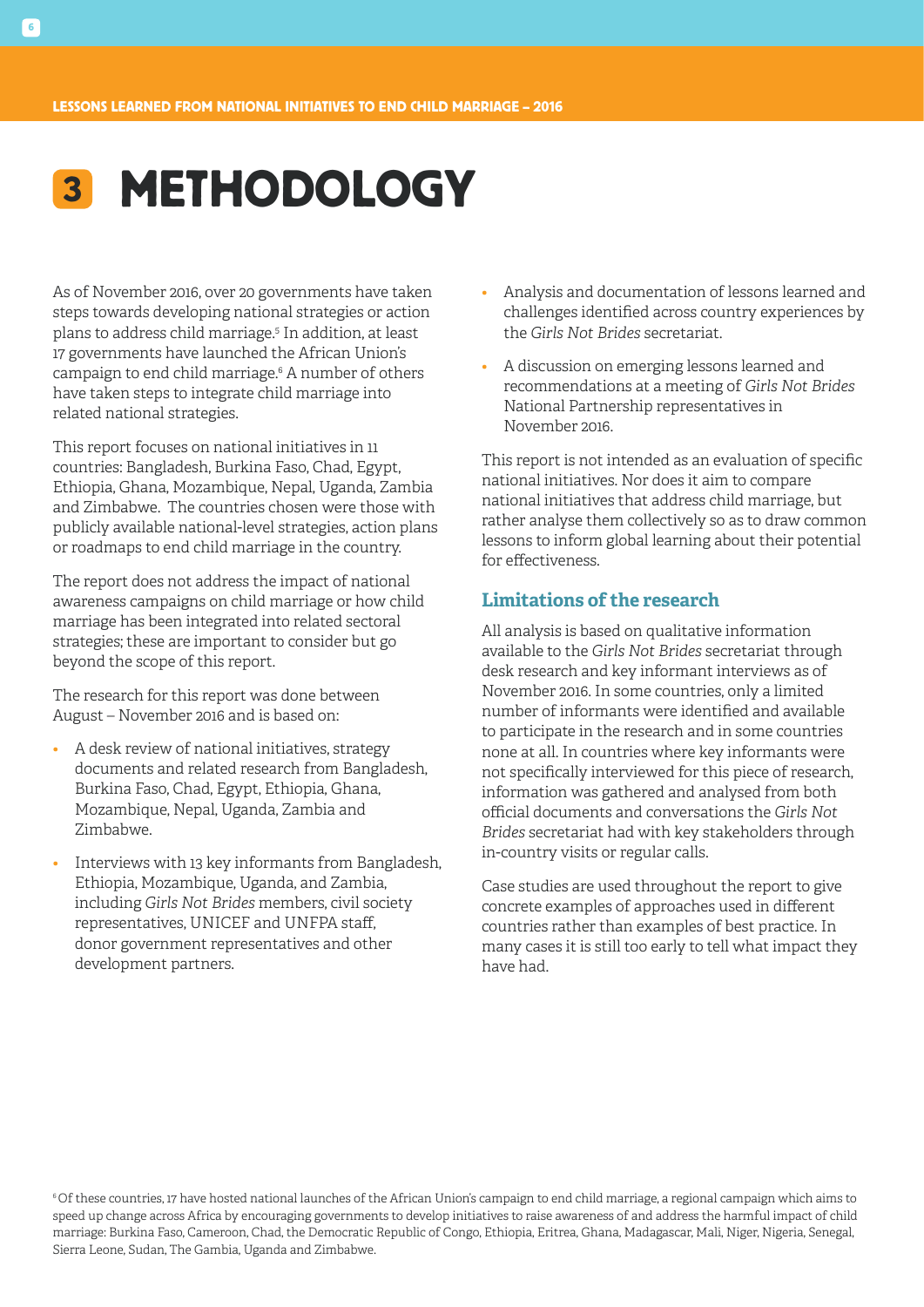## 4 OVERVIEW OF NATIONAL INITIATIVES

The following countries have national initiatives that have been officially endorsed by government:

- **Burkina Faso**'s National Strategy on the Prevention and Elimination of Child Marriage (2016-2025) (in French: "Stratégie nationale de prévention et d'élimination du mariage d'enfants") and Triennial Action Plan of the National Strategy (2016-2018) (in French: "Plan d'actions opérationnel triennal de la stratégie nationale de prévention et d'élimination du mariage d'enfants au Burkina Faso").
- **Chad**'s roadmap to end child marriage and female genital mutilation (2016-2018) (in French: "Feuille de route de lutte contre le mariage des enfants et les mutilations génitales féminines").
- **Egypt**'s National Strategy to Prevent Child Marriage.
- **Ethiopia**'s National Strategy and Action Plan on Harmful Traditional Practices against Women and Children in Ethiopia. The two-year action plan 2014- 2015 has expired and is currently under revision.
- **Mozambique**'s National Strategy for the Prevention and Elimination of Child Marriage (2015-2019) (in Portuguese: "Estratégia Nacional de Prevenção e Eliminação dos Casamentos Prematuros em Moçambique").
- **Nepal**'s National Strategy to End Child Marriage (2015-2030).
- **Uganda**'s National Strategy on Ending Child Marriage and Teenage Pregnancy (2014/2015 - 2019/2020).
- **Zambia**'s National Strategy on Ending Child Marriage (2016-2021).

Analysis of the following national initiatives and action plans was also taken into account in this report, though it is important to note that they were still in draft form at the time of the research, and are therefore subject to change:

- **Bangladesh**'s draft National Action Plan to Eliminate Child Marriage (2015-2021)7 .
- **Ghana**'s draft National Strategic Framework for Ending Child Marriage (2017-2026).
- **Zimbabwe**'s draft National Action Plan and Communication Strategy on Ending Child Marriage.

More information about each country's national initiative can be found in the Annex.

## LESSONS LEARNED IN 2015 5

In the research conducted on national initiatives in July 2015, some of the key lessons learned about the development process and content of national initiatives included:

| Lesson 1        | The success of a national initiative ultimately hinges on the strength, leadership, commitment,<br>organisation and capacity of a government. Without strong leadership or political will, any<br>efforts to tackle child marriage multi-sectorally will not and cannot reach scale.       |
|-----------------|--------------------------------------------------------------------------------------------------------------------------------------------------------------------------------------------------------------------------------------------------------------------------------------------|
| <b>Lesson 2</b> | Inclusive and participatory strategy development processes help foster longer term impact,<br>include vital perspectives and capture the complexity of interventions needed to tackle child<br>marriage, and contribute to building a sustainable national movement to end child marriage. |

7 Progress on adopting of the draft National Action Plan for Bangladesh has stalled in the face of domestic and international outcry about recent regressive legal proposals which would allow child marriage under the age of 18 in 'special circumstances'.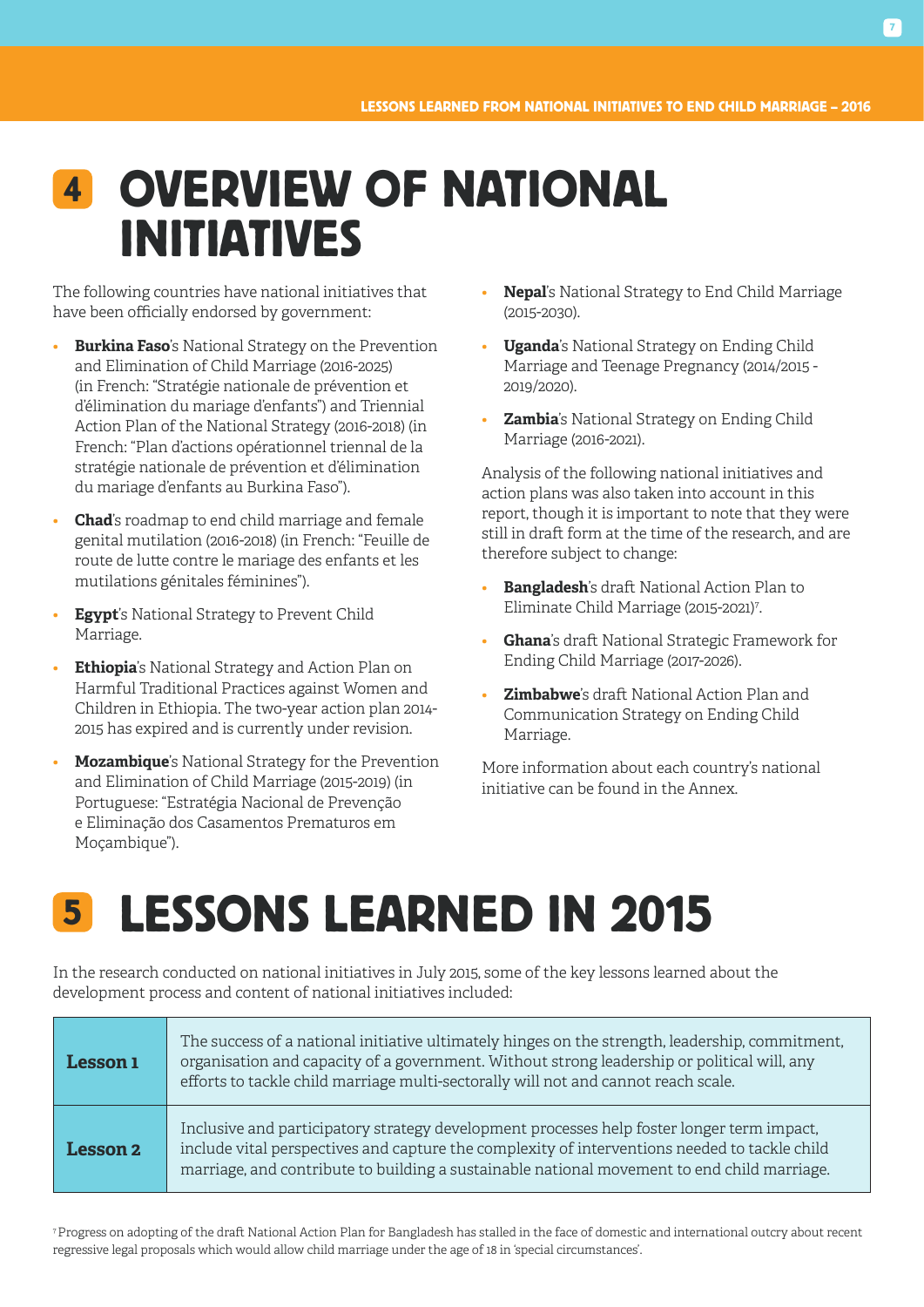| <b>Lesson 3</b> | Integrated, multi-sectoral responses are needed to end child marriage, and strategies for<br>engaging different sectors should be tailored to that sector's interests and priorities.                                                    |
|-----------------|------------------------------------------------------------------------------------------------------------------------------------------------------------------------------------------------------------------------------------------|
| Lesson 4        | Coordination, collaboration and communication can help to build alignment between<br>diverse stakeholders about what needs to be done to end child marriage, and maximise<br>collective impact.                                          |
| Lesson 5        | The content of national strategies should always be informed by evidence and research to<br>ensure strategies are responsive to sub-national variations and the specific needs of girls at<br>risk of child marriage, and married girls. |

The insights from the 2015 report informed the development of "A check-list for national strategies to end child marriage", a tool which has been used in a number of countries both to inform and reflect on the country's national initiative.8 It outlines questions to consider when developing a national strategy, in relation to:

- The process for developing a national strategy (political will, consultation process, evidence base).
- The content of what is included in a national strategy (the vision, goal and key principles, realistic targets and prioritisation of interventions, synergies with related policies).
- The implementation of a national strategy (roles, responsibilities and accountability, costing and budgeting, capacity building, coordination, monitoring and evaluation).

## 6 LESSONS LEARNED IN 2016

The lessons learned from national initiatives in 2016 build on those drawn in 2015. The 2015 report focused predominantly on strategy development processes, as we wanted to understand why national initiatives were emerging and what the motivations were for their development. This report has a sharper focus on the question of how to move towards implementing a national initiative across sectors.

There is now widespread recognition that national initiatives can be a very useful tool in laying out a coordinated picture of the roles of different ministries and other stakeholders in a comprehensive national response to child marriage. However, a national initiative only adds value if there has been sufficient planning and involvement of relevant stakeholders, and if there are the necessary resources, commitment and capacity to allow for implementation.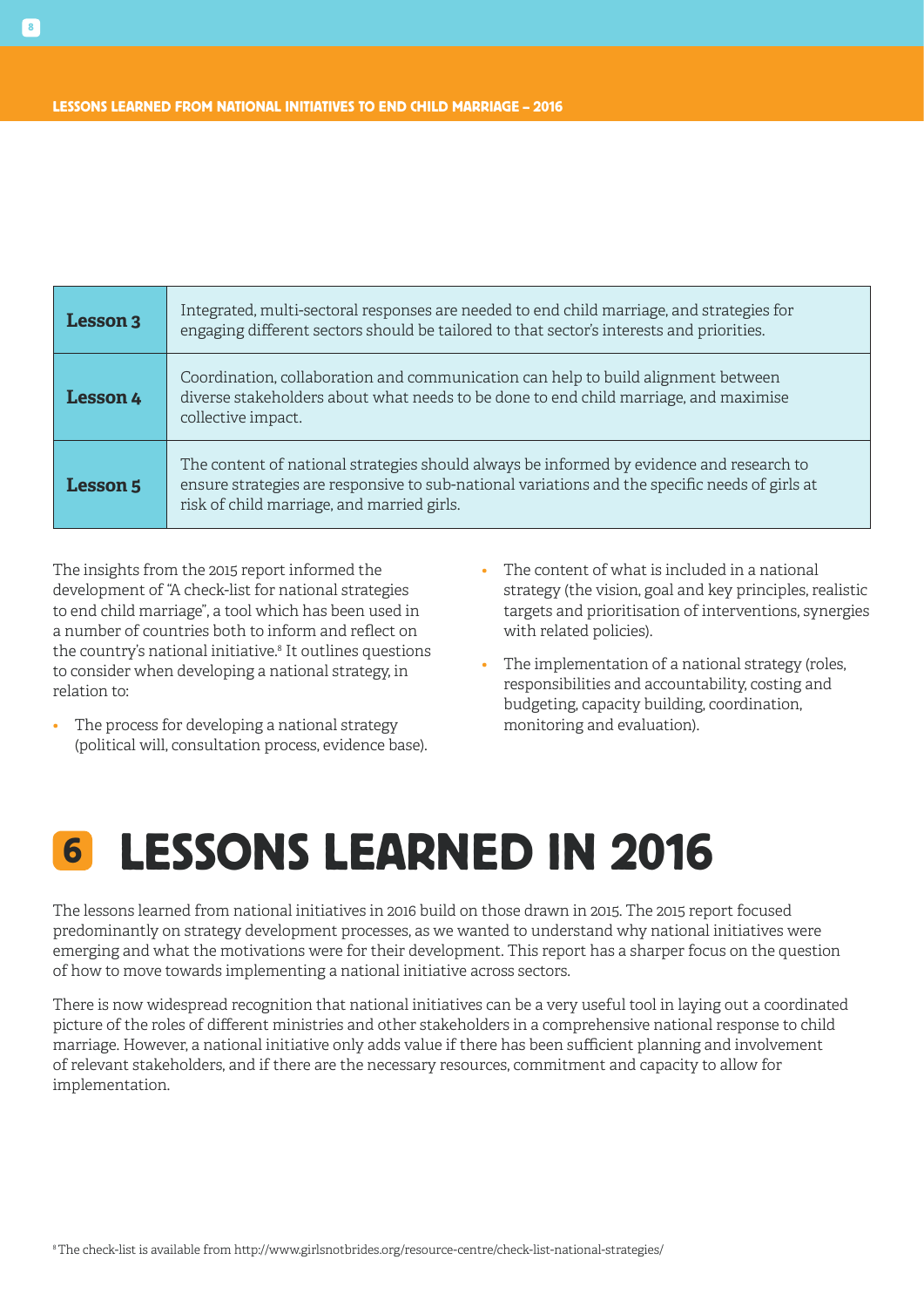In 2016 the four key lessons that emerged from the research on national initiatives are:

| <b>Lesson 1</b> | Sustained government leadership and political will are essential to ensure national initiatives<br>keep moving forward.                                                                                            |
|-----------------|--------------------------------------------------------------------------------------------------------------------------------------------------------------------------------------------------------------------|
| <b>Lesson 2</b> | Governments need to strengthen their capacity to coordinate work across sectors; to<br>communicate clearly about what is happening and to allocate budget to address child marriage.                               |
| <b>Lesson 3</b> | Civil society has a vital role to play in the design and implementation of national initiatives<br>and holding governments accountable to their commitments.                                                       |
| <b>Lesson 4</b> | Dedicated national initiatives help with agenda-setting and coherence but care should be taken<br>to ensure child marriage is not then seen as a "standalone" issue rather than the multi-sectoral<br>issue it is. |

## **Lesson 1: Sustained government leadership and political will are essential to ensure national initiatives keep moving forward**

In 2015 a key lesson learned was that the success of a national initiative ultimately hinges on the leadership and commitment of a government. Without strong political will, any efforts to tackle child marriage across line ministries will not and cannot reach scale and result in transformative, lasting change for girls. Our analysis in 2016 took a deeper look at the different levels of political will required for implementing a national initiative, e.g. governments could.

- Lead an inclusive and participatory process to ensure the acceptance and ownership of the national initiative by all stakeholders.
- Ensure that all relevant line ministries actively participate in the process to ensure a multi-sectoral approach to child marriage.
- Coordinate its approach across ministries and with other stakeholders.
- Develop clear lines of accountability for implementation.
- Allocate adequate resources (both technical and financial) across ministries.
- Ensure dedicated, committed and trained staff across ministries.
- Prioritise and implement strategies to address child marriage.

From what we heard in our interviews in 2016, there are still many technical and financial capacity constraints faced by governments and challenges in sustaining political attention to child marriage.

## **1.1 The role of gender and women's ministries**

In the 11 countries analysed, the "lead ministry" for each country's national initiative – i.e. the ministry which holds the mandate for coordinating action to address child marriage in the country - was the Ministry of Women, Children, Social Welfare or the equivalent. They tend to have large mandates but little capacity, resources and/or political influence to be able to effect change for women and girls. For most interviewees, this weak capacity and influence of gender ministries is an accepted and normalised constraint which they find ways to circumvent.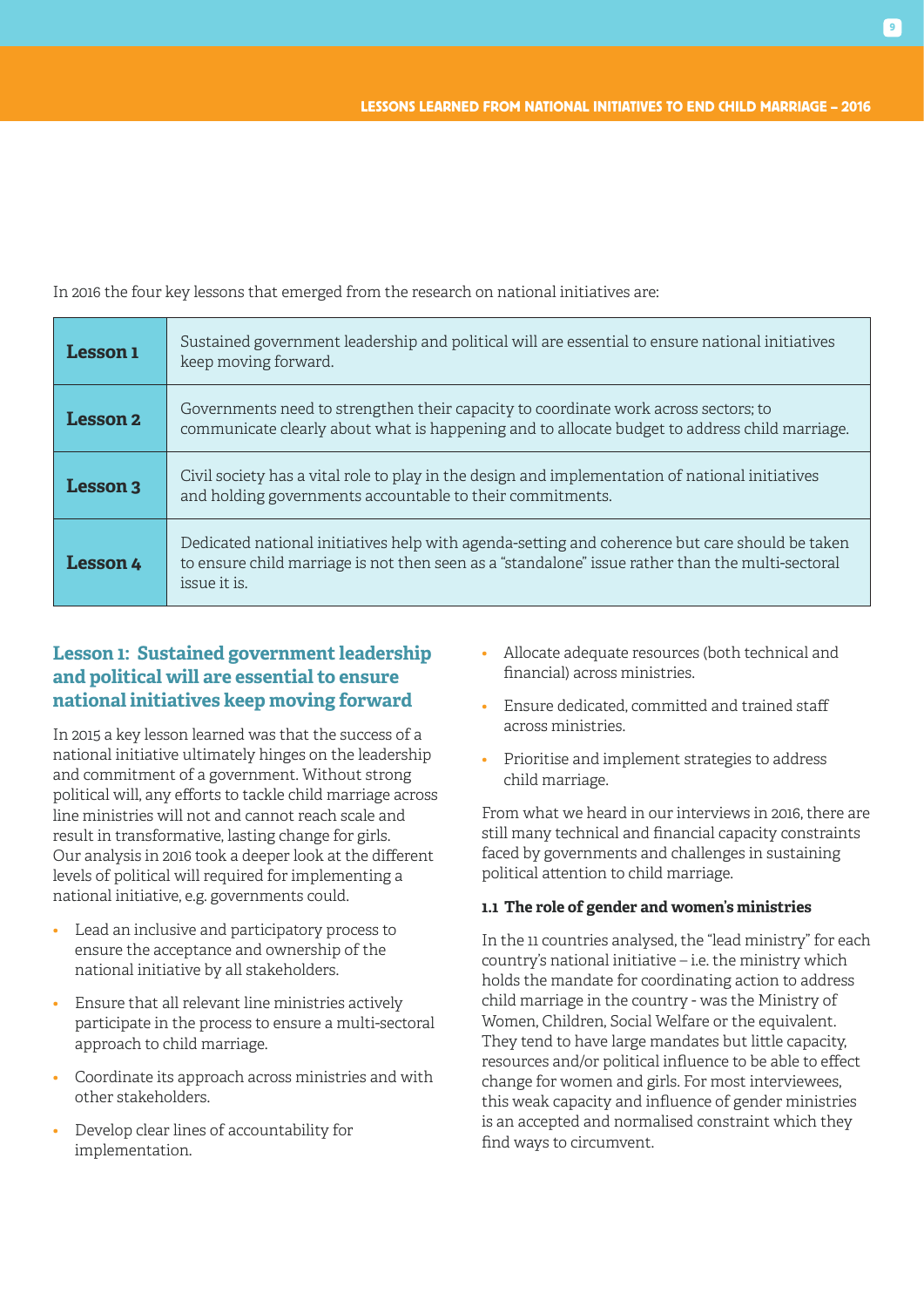It means that the political will to develop a wholeof-government approach to address child marriage is important. Interviewees mentioned that central government (for example, the Head of Government or the Cabinet) can play a critical role in demonstrating public commitment to ending child marriage. This then gives the lead ministry the mandate and political clout to be able to influence other ministries to take action on child marriage in their own sectoral plans and policies.

Gender ministries also play an important role in providing technical support and coordinating leadership on efforts to end child marriage. They can use their convening power in a number of ways that do not require much funding, such as:

- Hosting stakeholder consultations on child marriage within the ministry.
- Chairing inter-ministerial working groups and steering committees on child marriage.
- Planning for the dissemination and implementation of a national strategy or action plan at sub-national levels.
- Facilitating meetings and relationships between national and district government staff with non-government stakeholders working on child marriage.
- Organising and/or facilitating meetings with other ministries like education or health, to highlight the importance of addressing child marriage in their respective work. They can also stress the need to plan, budget and monitor interventions in line with the overall national initiative on child marriage.

Some interviewees mentioned that moving a coordination mechanism (that is usually chaired by the lead ministry) to the prime ministerial / cabinet level could be effective for putting child marriage firmly on the agenda of the highest political authority in the country. This could signal the government's commitment to addressing child marriage and the importance of the mandate of the lead ministry to other ministries.

#### **1.2 Political stalemates**

In the 2015 report, an ongoing challenge identified was that child marriage is an "of the moment" topic in international development. Many governments have publicly supported the issue in international and regional fora without taking sustainable action in their countries. In the past year, target 5.3 of the Sustainable Development Goals has provided some impetus for action. However, interviewees mentioned numerous instances where progress on national initiatives has stalled – sometimes with little to no progress for well over a year or longer.

In some contexts external or environmental bottlenecks were identified as reasons for the delayed implementation of a national initiative. Barriers to progress have included natural disasters, elections and consequent changes in government, political insecurity and terrorist attacks. While these are important external environmental threats which those working to tackle child marriage must face, some interviewees expressed concern that beyond an initial state of emergency, such events may also be used as an excuse for prolonged government inaction. Slow judicial processes, constitutional amendments and political stalemates on child marriage legislation within cabinets were also cited as reasons for stalling progress.

In such sensitive and complex contexts, it can be difficult for NGOs to know if and how they should push for action and accountability from government. Some interviewees who faced stalled progress on child marriage at national levels instead focused their efforts on working with local government to address child marriage at the district and community levels.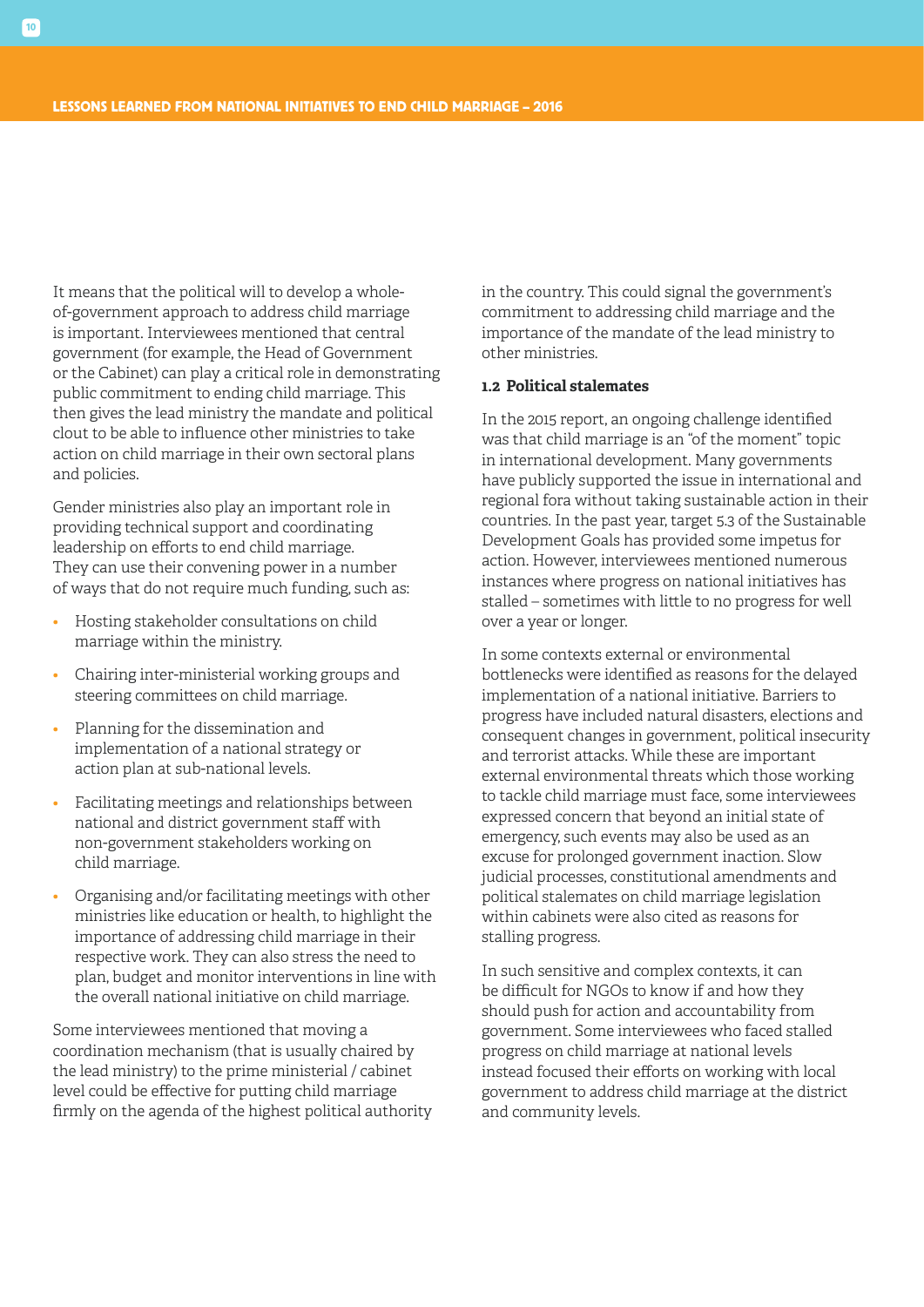## **Lesson 2: Governments need to strengthen their capacity to coordinate work across sectors, to communicate clearly about what is happening, and to allocate budget to address child marriage**

Coordination across sectors was raised repeatedly as a challenge in the implementation of national initiatives. There is general consensus that better coordination, collaboration and communication are needed to build alignment between diverse stakeholders about what needs to be done to end child marriage. However, there is still a large gap in terms of *how* to best coordinate among multiple actors and sectors effectively.

Some aspects of coordination across sectors raised by interviewees include:

## **2.1 The need for a functioning coordination mechanism led by the government to implement the national initiative**

These coordination mechanisms are identified by many names – steering committees, advisory councils and coordinating units, among others. From the countries analysed, most coordination mechanisms seem to be chaired by the gender or women's ministry. Some coordination mechanisms have several functioning parts: an inter-ministerial advisory body to take large decisions on the direction of a national initiative, as well as a governmentchaired technical working group or task force to focus on the content and technical aspects of a national initiative. These task forces are often composed of local and international civil society, UN agencies, donors, traditional and religious leaders, youth representatives and other development partners who provide technical inputs and expertise in relevant areas. A functioning coordinating body was highlighted as particularly pertinent for implementation across ministries and departments, at national, sub-national and community levels.

From a funding perspective, a functioning coordination mechanism is useful for donors, so that they know where best to allocate funds to support civil society efforts and strengthen government systems to implement the national initiative. This is particularly important in countries where there have been multiple new programmes to address child marriage in recent years, which has resulted in duplication and fragmentation of efforts in some areas.

*"We need to know who's doing what, where, and how, with what resources, so we aren't all implementing separately on child marriage."* 

 **- An interviewee** 

## BURKINA FASO'S MULTI-SECTORAL PLATFORM FOR IMPLEMENTING THE NATIONAL STRATEGY

Burkina Faso's National Strategy of Prevention and Elimination of Child Marriage 2016-2025 and Triennial Action Plan 2016-2018 were finalised in November 2015. A multi-sectoral committee was launched in June 2016 to coordinate the implementation of the strategy at the national level, with responsibilities shared across

13 ministries, technical and financial partners, and civil society organisations. Chaired by the Ministry of Social Action and National Solidarity, the Ministry of Education as vice-chair and the Ministry of Gender as the secretariat also play key roles in the platform.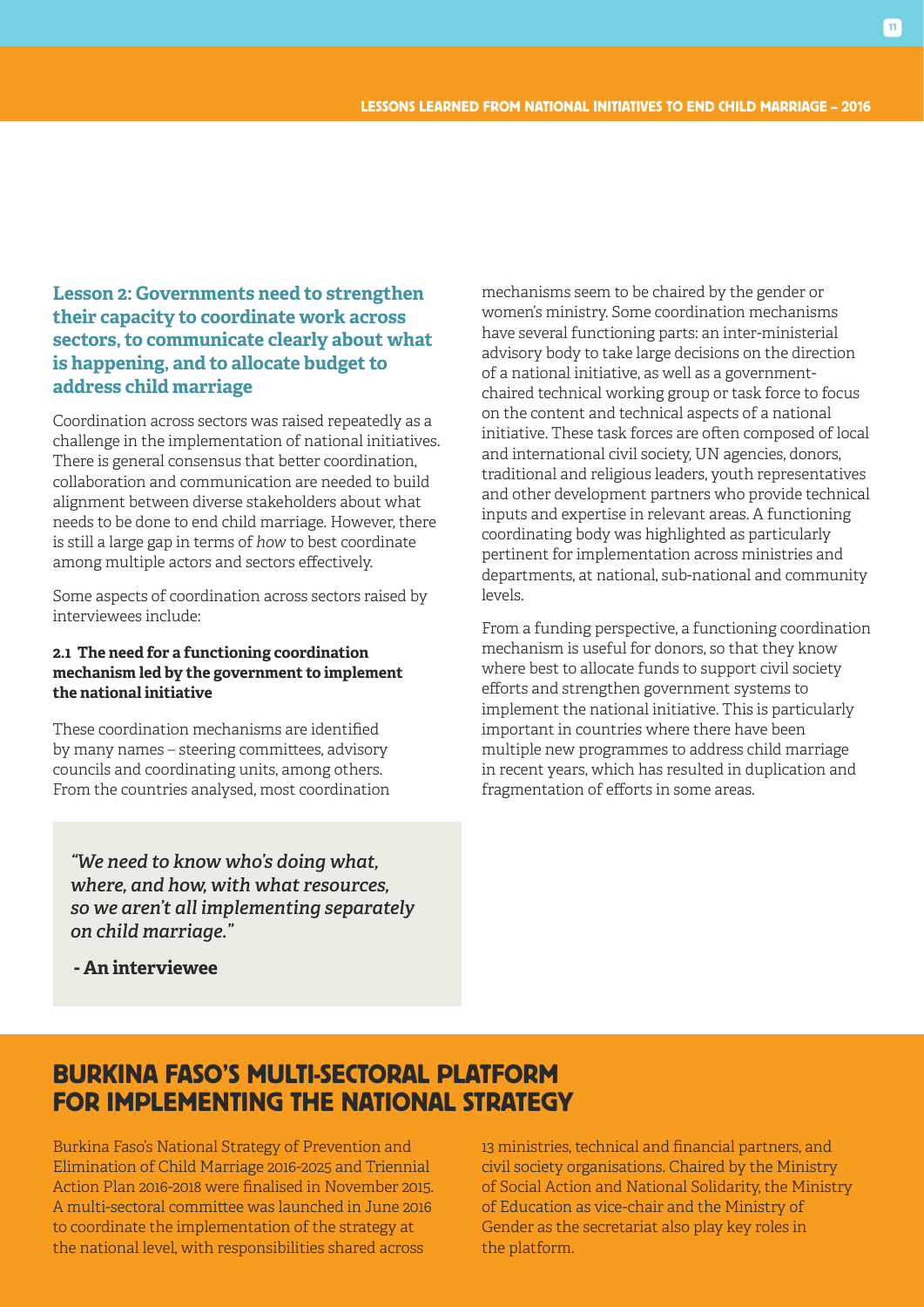### **2.2 The importance of good communication and ways of sharing information with multiple actors**

To ensure effective coordination, clear and transparent communication on the progress of a national initiative's development and implementation is needed. Some interviewees mentioned that an information sharing mechanism – perhaps an extension or component of a government-led coordination mechanism – would be useful for keeping everyone updated on national efforts to end child marriage. This would help inform research development, funding allocations, policy and legislative developments related to child marriage and programmatic interventions.

### **2.3 Communication on national-level developments to sub-national and community levels**

Success of a national initiative and its implementation depends on its successful application and adaptation to local contexts. Ensuring that people working at district and community levels are aware of the initiative and know how they can contribute is important. Across the 11 countries there were a few examples where national initiatives had been shared by the government or through the UNICEF-UNFPA Global Programme to Accelerate Change to End Child Marriage<sup>9</sup> being undertaken in partnership with the government in targeted districts.

## Using social media to communicate and share updates on efforts to tackle child marriage in Ghana

In Ghana, one of the ways in which the Ministry of Gender, Children and Social Protection communicates with the many diverse stakeholders involved in efforts to address child marriage is through an official Facebook page "Ghana Ends Child Marriage". With almost 20,000 people having "liked" or "following" the page, government, UN agencies and civil society have reported it to be a useful way for sharing updates, new research, videos and information on child marriage in Ghana in a timely way.

## Sharing the national strategy at the district level in Uganda

In Uganda, the government shared the National Strategy to End Child Marriage (2014/2015 – 2019/2020) through a number of regional and district meetings in northern, eastern and western Uganda with government officials and technical staff. The aim of these meetings was to raise awareness of the national strategy, to provide space for dialogue, and to build consensus and support for the strategy at district levels. During meetings regional and district officials were asked to identify, based on the national strategy, what approaches they wanted to prioritise in their respective areas. As a result, some districts have now started allocating their own resources, within the parameters outlined in the national strategy, to address child marriage locally.

9 Uganda is one of the focus countries of the flagship UNICEF-UNFPA Global Programme for Accelerating Action to End Child Marriage. Launched in March 2016, the programme aims to support more than 2.5 million adolescent girls at risk of and affected by child marriage over a period of four years and focuses efforts in 12 countries across four regions with high child marriage prevalence.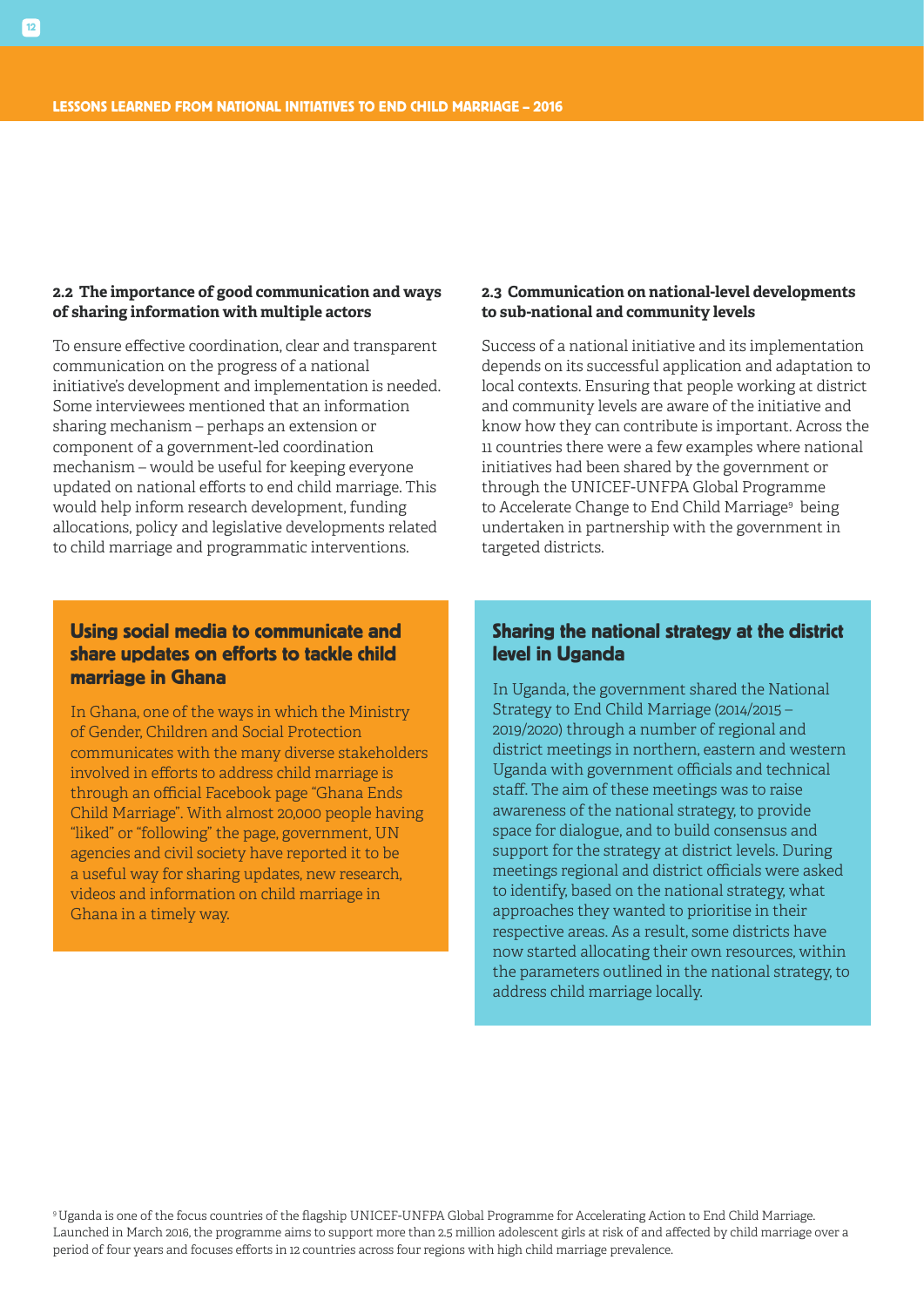### **2.4 Accurately costing and ensuring sufficient budget allocation for the implementation of national initiatives**

Budgeting for national initiatives is an ongoing challenge both in terms of accurately costing the initiative, as well as ensuring adequate budget allocation for its implementation. While some national initiatives have indicative figures allocated in implementation plans, no government has as yet demonstrated how they will find and allocate sufficient funds for a comprehensive response to child marriage.

## Costing the National Plan of Action in Zambia

In Zambia, when developing the five-year National Plan of Action (based on the National Strategy on Ending Child Marriage 2016-2021), the government conducted a session with accountants from key ministries to assist in costing it. Their expertise in accounting, inflation rates, and knowledge of government systems was a useful exercise in ensuring the right technical people were brought into the process of costing the annual activities of the action plan.

Interviewees mentioned some of the ongoing technical challenges of costing and budgeting national initiatives, including knowing how to:

• Involve the Ministry of Finance to ensure budget for implementing the directions of the national initiative across sectors is included in government plans for expenditure each financial year.

- Make sure the lead ministry works with other line ministries to guarantee their resources are mobilised for child marriage in planning processes and work plans.
- Accurately cost a national initiative beyond vague indicative estimations and to be able to say (a) what interventions count as preventive to child marriage, and (b) what interventions count as responsive to child marriage and supportive of married girls.
- Mobilise funds to ensure they go where they are most needed – to communities and local levels of government – and to ensure local level officials, communities and girls (especially married girls) are aware of local funding pots.

Unless this enormous challenge of finding and allocating the necessary funding is addressed, the development of a national initiative will have been a largely futile exercise, as it will be impossible to implement.

## **Lesson 3: Civil society has a vital role to play in the design and implementation of national initiatives and holding governments accountable to their commitments**

A point that emerged strongly from interviews is the increasing role of civil society in holding governments to account for implementing national initiatives as well as their international and regional commitments to address child marriage. This call for increased accountability seems to have grown in part from commitments made by governments to the Sustainable Development Goals in 2015, including target 5.3 to end child marriage by 2030; regional commitments like the African Common Position on Ending Child Marriage and the South Asian Regional Plan of Action to End Child Marriage, and those made by governments at the London Girls' Summit in 2014, among others.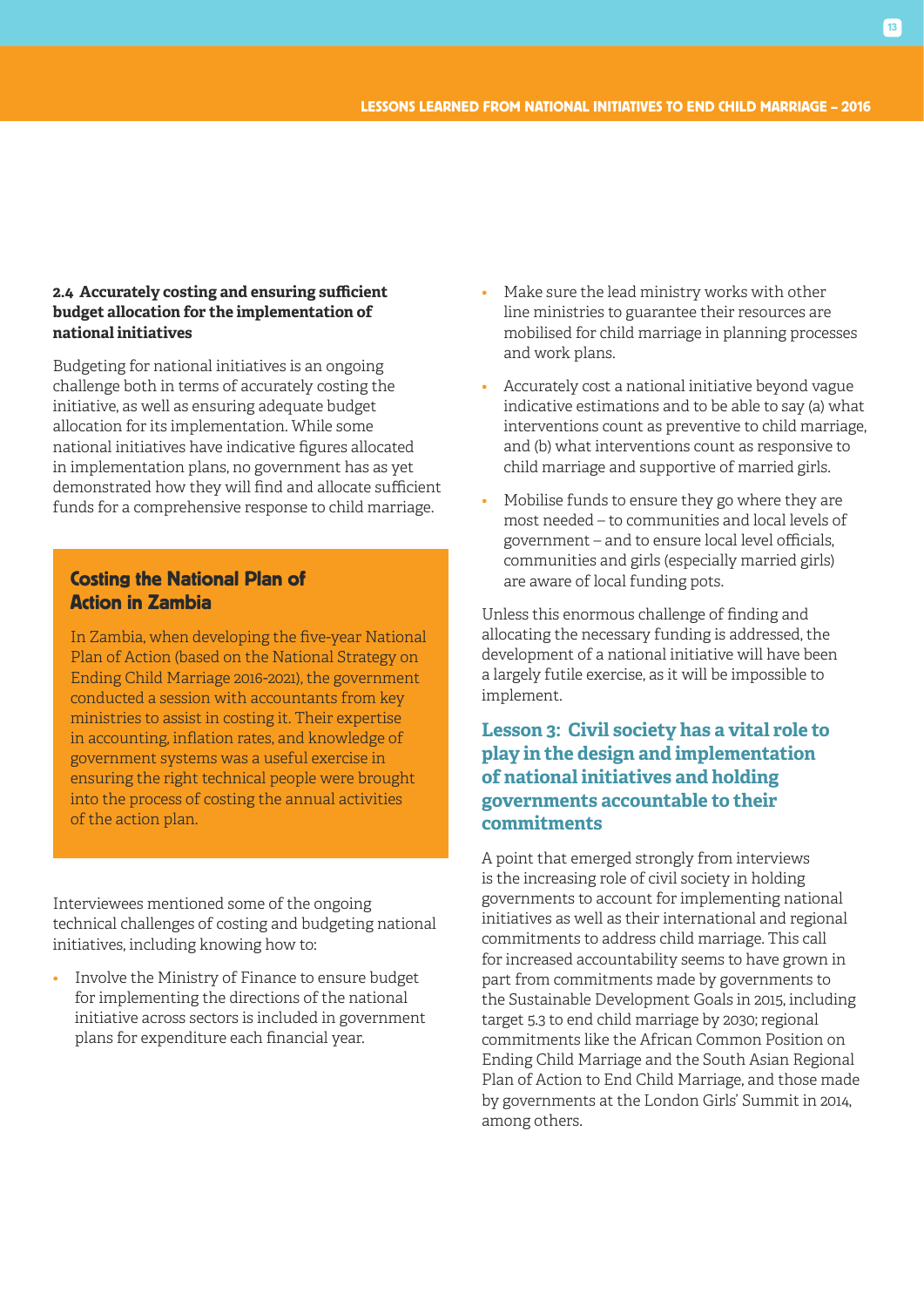In some countries, *Girls Not Brides* National Partnerships and other civil society networks have been instrumental in catalysing government action on child marriage through their collective advocacy. They are also vital partners in the development and implementation of national strategies and action plans. On a practical level, lead ministries find such civil society coalitions easier to interact with, as well as a more efficient use of government time. For example, it is easier for a government officer to speak with one civil society member representing a collective group of organisations who have agreed goals and policy asks on child marriage, instead of speaking to dozens of different civil society organisations hoping to work with the Ministry with dozens of different policy asks and messages.

In other contexts, it was mentioned that civil society networks have weak capacity, organisational development, technical knowledge and/or resources to conduct collective advocacy, or to organise or mobilise themselves with a united front to government. UNICEF, UNFPA and international NGO staff sometimes expressed their wish to work more with *Girls Not Brides* National Partnerships or civil society networks focused on child marriage, but were unable to due to the these capacity and/or organisational constraints.

The important role of national civil society in providing local-level expertise and more nuanced understanding of child marriage, particularly at sub-national levels, was mentioned by interviewees from UN agencies and international NGOs. Their expertise can help ensure efforts target the hardest-to-reach and most marginalised girls. Civil society organisations are also critical partners of local government in the sharing and adaptation of national initiatives to local contexts.

## **Lesson 4: Dedicated national initiatives help with agenda-setting and coherence but care should be taken to ensure child marriage is not then seen as a "standalone" issue rather than the multi-sectoral issue it is**

The major added value of dedicated national initiatives to address child marriage is their potential to help set the agenda for a holistic and comprehensive response to child marriage in a country and bring coherence to the many different efforts addressing it.10 They can serve as a "roadmap" for addressing child marriage across sectors.<sup>11</sup> Interviewees hoped that such a roadmap would also help stakeholders outside the government better understand where to concentrate their efforts to address child marriage, how to work better with others, and how to complement government efforts.

However, a risk of creating dedicated initiatives on child marriage is to see child marriage as an isolated issue. It is important to keep in mind the multi-faceted nature of child marriage and the multi-actor nature of the response. Action is needed across sectors to empower girls and work with communities to address child marriage, to strengthen health, education, child protection and legal systems and services for girls, and to implement laws and policies to address child marriage. Not all programmatic interventions which emulate from a strategy need to be specifically or exclusively designed with ending child marriage as their sole goal. What is important is for each line ministry or department to integrate a focus on child marriage in the design, implementation and monitoring of their work so they can maximise their impact in addressing child marriage.

<sup>&</sup>lt;sup>10</sup> If national initiatives already exist on other cross-cutting issues affecting adolescent girls – such as on empowerment or tackling violence against women and girls – there may not be a need for a full standalone national strategy on child marriage.

<sup>&</sup>lt;sup>11</sup> More information on how best to address child marriage across sectors in programming efforts can be found in the 2016 briefing series by ICRW and *Girls Not Brides* "Taking action to address child marriage: The role of different sectors" available from: http://www.girlsnotbrides.org/resourcecentre/child-marriage-brief-role-of-sectors/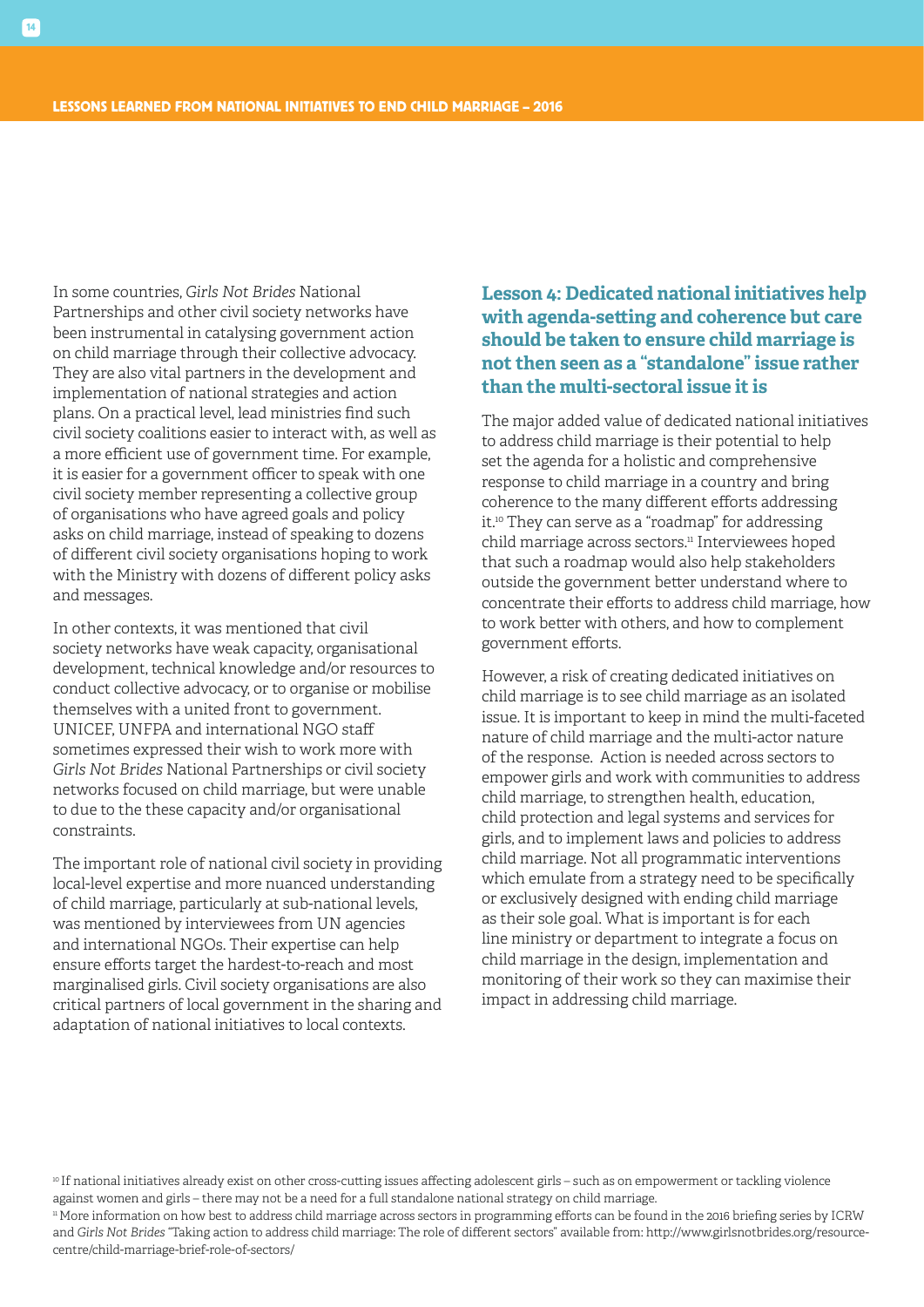Some examples of action by other ministries suggested by interviewees include:

- Working with the Ministry of Health to provide quality and adolescent-friendly sexual and reproductive health programming, information and services to girls, including those at risk of child marriage and those already married.
- Working with the Ministry of Education to ensure girls at risk of child marriage and married girls are targeted in education efforts, to ensure they have access to, and stay in, quality education.
- Working with child protection systems and services to strengthen response mechanisms to genderbased violence and violence against children, especially girls.

• Working with the Ministry of Youth and/or Sports to encourage the meaningful participation of adolescent girls in sports, youth programmes or similar.

Interviewees also mentioned the importance of connecting national initiatives targeting child marriage with related issues that affect adolescent girls, such as teenage pregnancy, HIV/AIDS, female genital mutilation and cutting (FGM/C) and other harmful traditional practices. Government recognition of these links is evident in the focus of several countries' national initiatives: Chad's roadmap to end child marriage and female genital mutilation (2016-2018), Ethiopia's National Strategy and Action Plan on Harmful Traditional Practices against Women and Children, and Uganda's National Strategy on Ending Child Marriage and Teenage Pregnancy (2014/2015 - 2019/2020).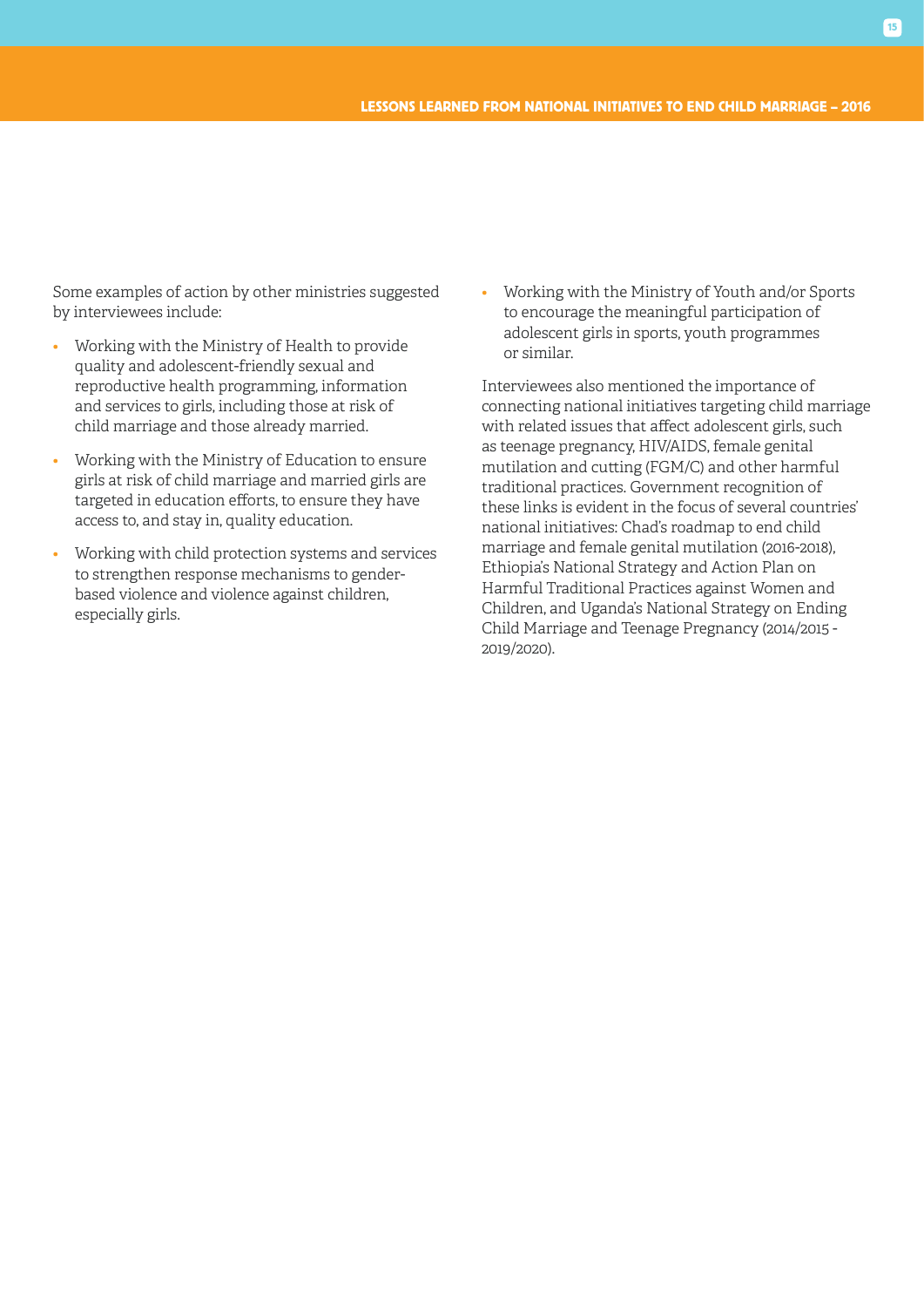## 7 RECOMMENDATIONS

This section includes recommendations which emerged after discussions with key informants and representatives of *Girls Not Brides* National Partnerships. The recommendations relate principally to the roles of different actors – central government, lead ministries, civil society, UN agencies, donors and other development partners – in implementing national initiatives to address child marriage.

We still have much to learn on how best to implement national initiatives in a coordinated and effective way that makes sense for each sector. Therefore we will continue to build upon and strengthen these recommendations, as more learning in this area unfolds.

### **Central government can:**

- Demonstrate commitment to the issue at the highest political level by providing strong leadership and prioritising addressing child marriage in the political agenda.
- Support the lead ministry that holds the mandate to address child marriage and implement the national initiative, both technically and financially.
- Instruct line ministries to implement a multisectoral response by mobilising their respective resources (both technical and financial), e.g. by ensuring that a percentage of the budgets of related line ministries are allocated to address child marriage.

#### **Lead ministries can:**

- Create and maintain a functioning mechanism to coordinate development and implementation of the national initiative across ministries and with relevant stakeholders.
- Ensure there is a way to share information about the government's work widely and in a timely manner to all stakeholders.
- Lead strategic planning to ensure a multi-sectoral, inclusive and participatory approach to child marriage.
- Mobilise and facilitate the meaningful participation of all stakeholders in national initiative processes and consultations at all levels.
- Support the identification of priority interventions.

## **Civil society can:**

- Support the implementation of parts of the plan and ensure that their efforts are aligned as part of a coordinated national approach to addressing child marriage.
- Collectively advocate to ensure that civil society perspectives are reflected in planning and implementation of national initiatives and hold governments accountable to their commitments.
- Provide technical advice to governments in programme design and implementation.
- Build the case for change in the country and support the national initiative by raising public awareness of the issue.
- Amplify the voices of girls and communities to ensure a nuanced understanding of child marriage at community levels informs the design of policies and programmes implemented as part of the national initiative.
- Ensure young people are included meaningfully in all parts of the process.
- Assist sub-national and local government with the sharing and adaptation of national initiatives for their implementation in local contexts.
- Assist governments and UN agencies with documenting national level processes and learning on child marriage that can be shared with others working to address child marriage - nationally, regionally and internationally.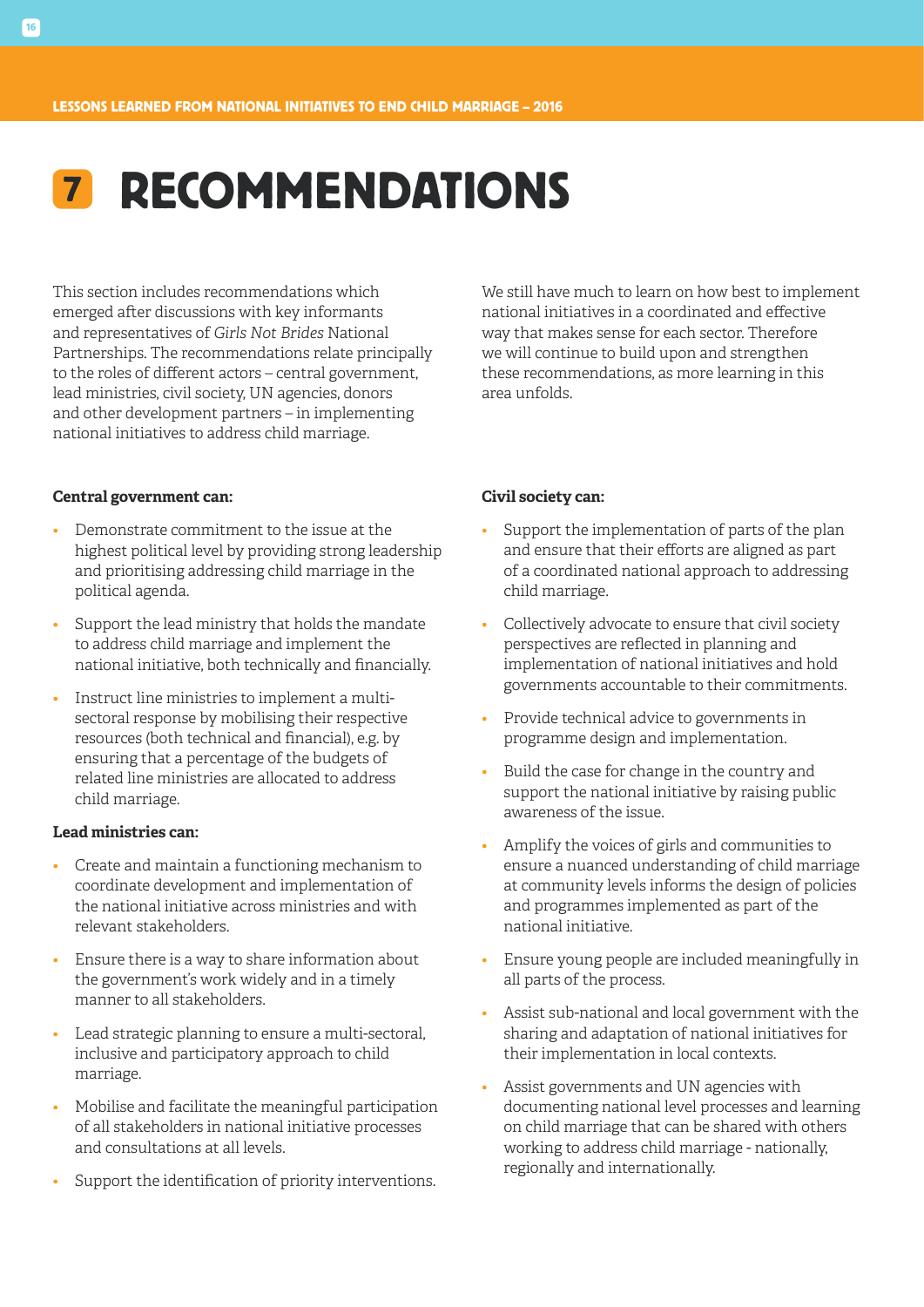### **UN agencies, donors and other development partners can:**

- Provide technical resources to support lead ministries (through costing the initiative, supporting effective coordination mechanisms, and identifying priority interventions to make progress in the short, medium and long term, etc.).
- Provide technical and financial resources to support civil society to hold government accountable to their commitments.
- Ensure a strong evidence base informs the national initiative.
- Ensure that child marriage is addressed in, and provide support to, sectoral efforts to improve the lives of adolescent girls at risk or already married. For example, girls' access to, and retention in, quality education and sexual and reproductive health and rights programmes.
- Assist governments in documenting national level processes and learning on child marriage that can be shared with others working to address child marriage - nationally, regionally and internationally.

## 8 CONCLUSION

An increasing number of countries with high prevalence rates of child marriage have begun to develop national initiatives to address it. This presents an unprecedented opportunity to coordinate efforts of stakeholders across sectors to maximise impact for girls. This report has considered the diverse experiences of 11 countries which have developed national initiatives – Bangladesh, Burkina Faso, Chad, Egypt, Ethiopia, Ghana, Mozambique, Nepal, Uganda, Zambia and Zimbabwe – in order to capture common lessons learned from national initiatives which can be shared with other countries considering similar responses.

We have learned a lot about why and how these have been developed, and what a comprehensive response involves. However, we still have much to learn about how to ensure that these national strategies and action plans are implemented across sectors – how to cost and budget for implementation; how to plan, coordinate, implement and monitor efforts across different sectors; how to prioritise interventions which will maximise impact; and how to measure progress in the medium to long term. We hope this report will pave the way for further discussions and learning on the implementation of national initiatives to end child marriage, in order to achieve real and lasting change in the lives of girls.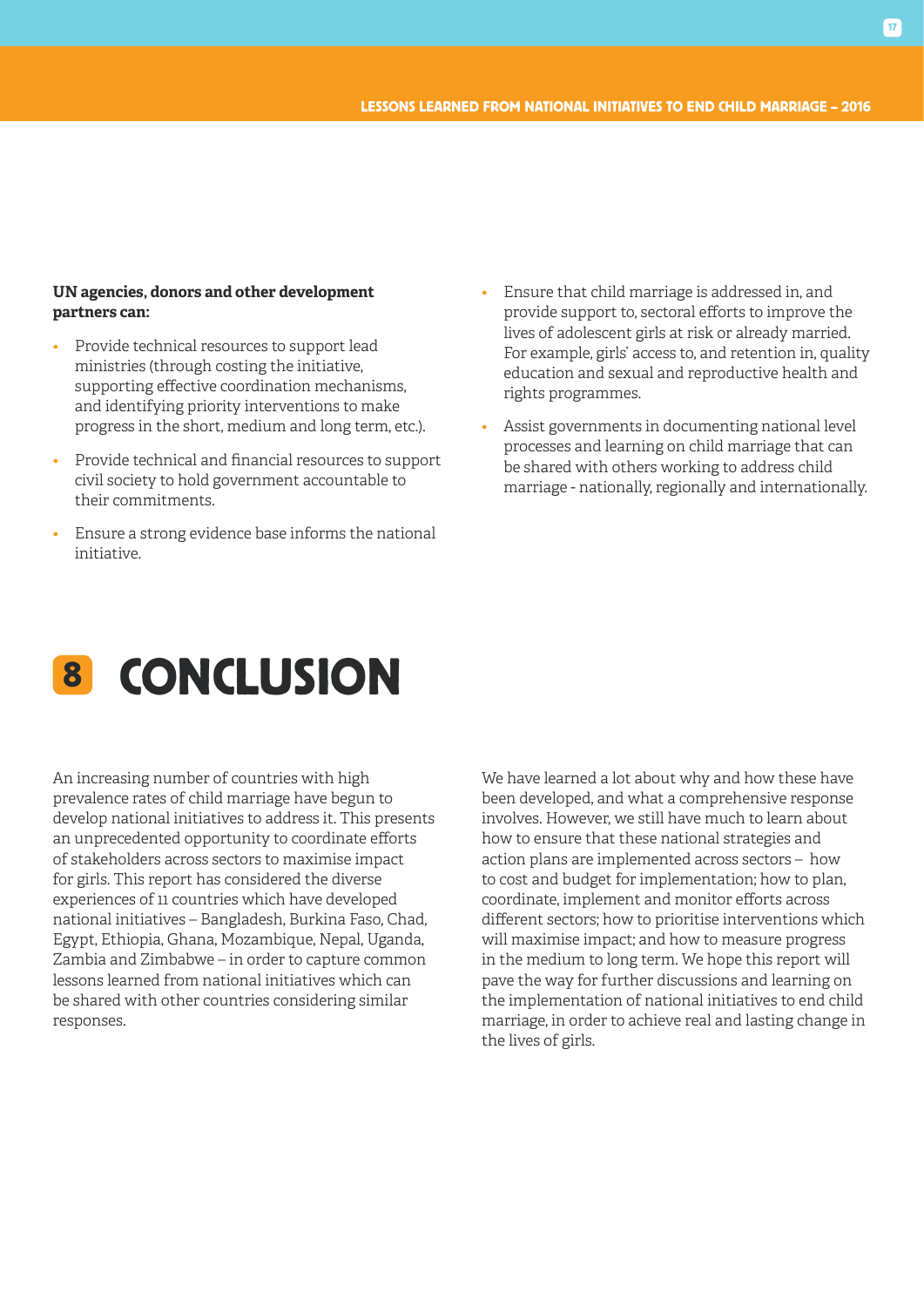## Annex: Further information about national initiatives (by country)

### **(a) Bangladesh's draft National Action Plan to Eliminate Child Marriage (2015-2021)**

At the London Girl Summit in July 2014, Prime Minister Sheikh Hasina committed to taking steps to end child marriage by creating a National Plan of Action by the end of the year. The Plan would end marriage of under 15 year olds and reduce by one third marriages of girls between 15-18 years by 2021. The Government also committed to end all child marriages by 2041. Shortly after the Summit, and under the leadership of the Ministry of Women and Children's Affairs, work began on developing the National Action Plan to Eliminate Child Marriage 2015-2021. However, progress quickly began to stall in the face of a domestic and international outcry about legal proposals that would mark a step backward for Bangladesh. In September 2014, the Cabinet of Bangladesh approved language in the draft Child Marriage Restraint Act 2014 which would lower the minimum age of marriage from 18 to 16 years for girls. The resulting outcry left the draft Act in limbo along with the National Action Plan which hadn't been finalised or implemented. In 2016, the Government again looked at the Act (now called the Child Marriage Restraint Act 2016) and in November 2016 the Cabinet approved the inclusion of a special provision in it which would allow child marriage in "special circumstances". In addition, the Act did not specify a minimum age for marriage. With fears that such a provision would legitimise statutory rape and encourage the practice of child marriage there was again a national and international outcry. At the time of going to print the draft Act is due to be debated in parliament sometime in early 2017. Bangladesh is a focus country of the UNICEF-UNFPA Global Programme to Accelerate Action to End Child Marriage. **(b) Burkina Faso's National Strategy of Prevention and Elimination of Child Marriage (2016-2025) (in French: "Stratégie nationale de prévention et d'élimination du mariage d'enfants") and Triennial Action Plan of the National Strategy (2016-2018) (in French: "Plan d'actions opérationnel triennal de la stratégie nationale de prévention et d'élimination du mariage d'enfants au Burkina Faso")**

On 3 March 2015, the African Union's Campaign to End Child Marriage was lunched in Dori, in the Sahel region, where prevalence rates are the highest in Burkina Faso. The National Strategy of Prevention and Elimination of Child Marriage 2016-2025 and the Triennial Action Plan of the National Strategy 2016-2018 were finalised in November 2015. Both are linked to an overall government vision of "Burkina 2025", which includes ending child marriage by 2025. The national strategy outlines four strategic objectives: (i) Prevent all forms of child marriage; (ii) Support victims of child marriage; (iii) Strengthen national efforts to end the practice; and (iv) Coordinate, monitor and evaluate the implementation of the strategy. The Triennial Action Plan 2016-2018 outlines the operationalisation of the national strategy in concrete terms over those three years. A multi-sectoral platform was launched in June 2016 to act as the coordination and piloting body of the strategy at a national level. Within the platform there are roles and responsibilities outlined for all actors including 13 line ministries. The platform will also be responsible for monitoring strategy implementation and progress. The strategy has been costed for three years to the tune of 6,338,156,000 Francs CFA (approximately US\$10,839,848). Burkina Faso is a focus country of the UNICEF-UNFPA Global Programme to Accelerate Action to End Child Marriage.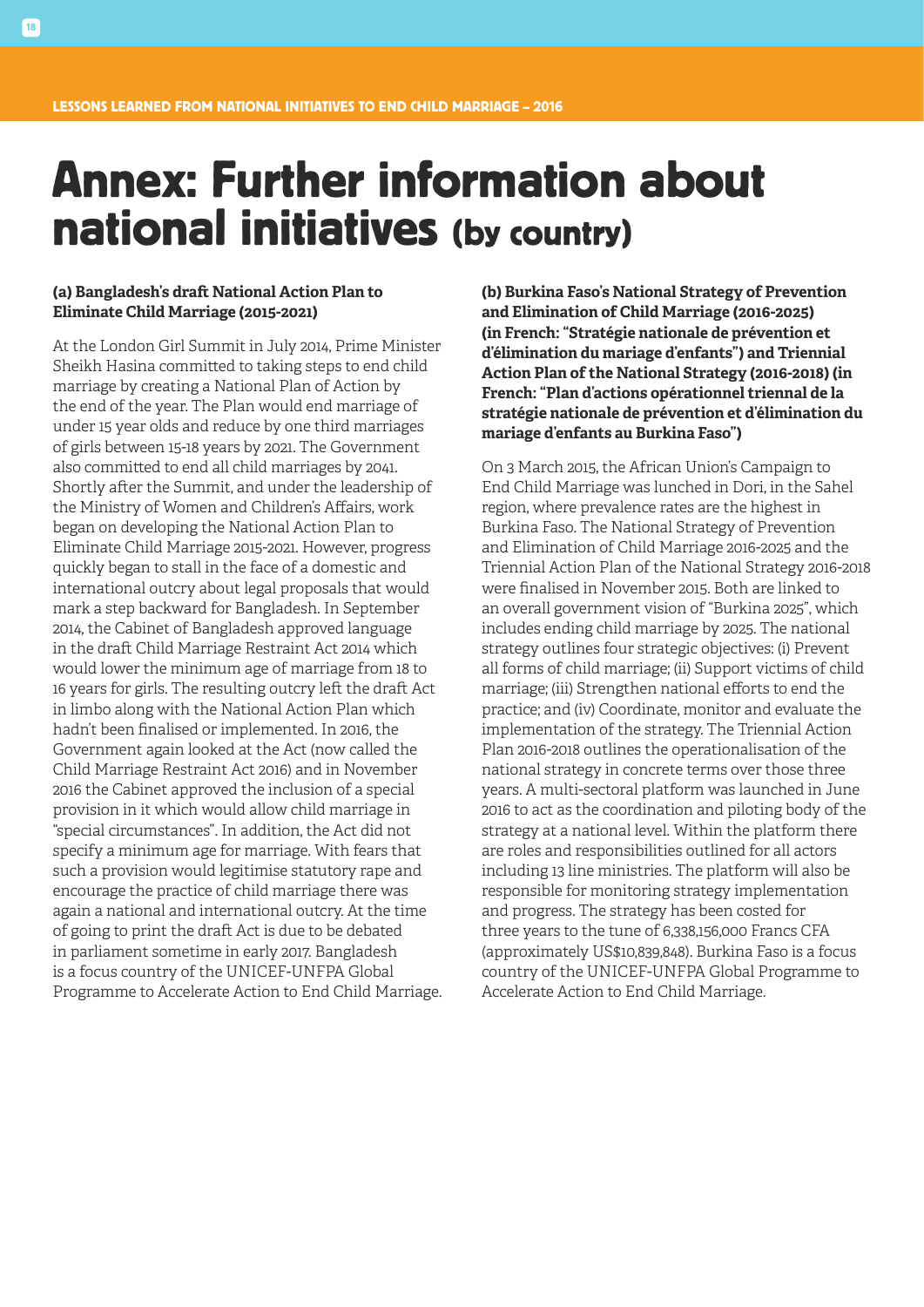### **(c) Chad's roadmap to end child marriage and female genital mutilation (2016-2018) (in French:** *Feuille de route de lutte contre le mariage des enfants et les mutilations génitales féminines***)**

The national campaign "All together, let's put an end to marriage of children" was launched on 14 March 2015 under the leadership of President Idriss Deby Itno and First Lady Hinda Deby with support from UN representatives and the African Union's campaign to end child marriage. On that same day the President passed an Ordinance (006/PR/2015) prohibiting the marriage of children under 18, making child marriage a punishable offence, and the bill for this was adopted by Parliament in June 2015. In June 2016 the Ministry of Women, Social Action and National Solidarity, the United Nations and the Organisation of African First Ladies Against AIDS launched a three-year roadmap to end child marriage and female genital mutilation (2016-2018).

The road map includes four strategic objectives: (i) Coordination, monitoring and evaluation; (ii) Social mobilisation and advocacy; (iii) Capacity-building; and (iv) Multi-sectoral response. Before its launch in 2016, the Ministry of Women, Social Action and National Solidarity created a thematic working group responsible for the implementation of the action plan, the mobilisation of resources, and the monitoring and evaluation. The working group is composed of line ministries, civil society, the police and the judiciary, human rights and gender-based organisations, religious authorities, as well as UN agencies (UNDP, UNICEF, UNFPA, WHO, HRC and OHCHR). As a next step, the Government will focus on increasing efforts to mobilise financial resources in order to implement the plan.

### **(d) Egypt's National Strategy to Prevent Child Marriage**

Between November 2013 and June 2014 the National Population Council (NPC), the governmental body which establishes national population policies and strategies in Egypt, spearheaded the development of a national strategy to prevent child marriage. The strategy emerged partially in response to conservative forces at work at the time seeking to significantly lower the legal age of marriage for girls and partially as an element of the wider National Population and Development Strategy of the NPC. Launched in 2014 with a five-year timeframe, the strategy aims to reduce the prevalence of child marriage by 50% focusing on geographic areas with the highest rates or increasing trends of child marriage. It includes a resultsbased implementation plan. However, progress on implementing the national strategy slowed when the Ministry of Population was disbanded in 2016 (merged with the Ministry of Health). Political insecurity and resulting restrictions on civil society may also have impacted the strategy implementation, though further clarity on its current status is needed from those working on the ground in Egypt.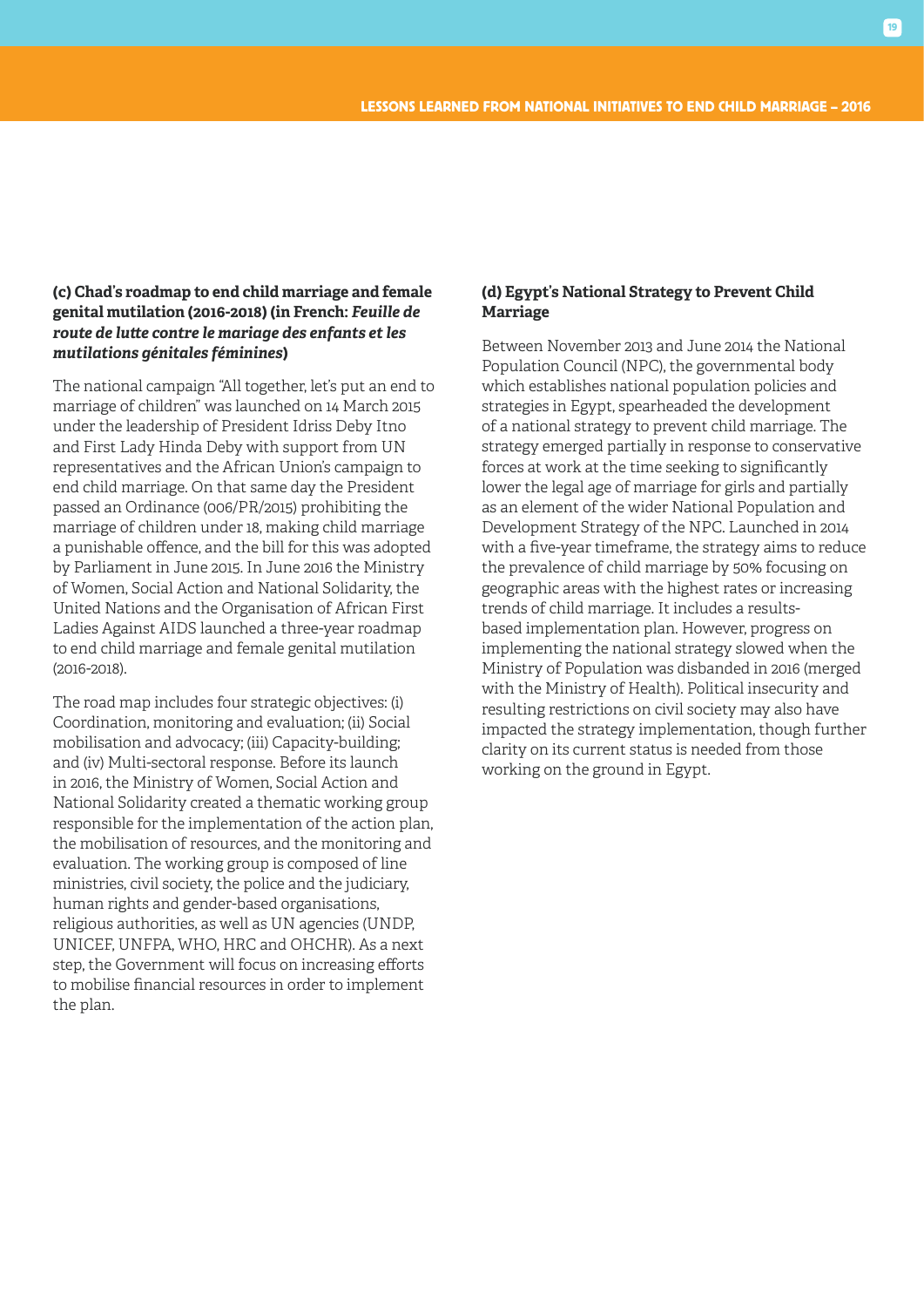## **(e) Ethiopia's National Strategy and Action Plan on Harmful Traditional Practices against Women and Children in Ethiopia (the two year 2014 – 2015 timeline of the action plan has expired and is now being revised by the Government)**

Ethiopia's approach to addressing child marriage is part of a broader initiative that aims to address harmful traditional practices affecting women (including child marriage and FGM/C). The country's national strategy – whose timeline has now expired and is currently under revision – emerged in the context of Ethiopia's aim to reach middle-income country status and create better opportunities for women and girls as part of the country's development. Under the leadership of the federal Ministry of Women, Children and Youth Affairs (MoWCYA), its development began in 2011 and it was officially launched in June 2013 with a two-year action plan to guide its implementation. The Government reinforced its commitment at the Girl Summit in London committing to end child marriage and FGM/C by 2025, and in June 2015 held a follow-up Ethiopian Girl Summit to discuss implementation of the strategy and commitments made. With the expiration of the action plan, the current strategy is being revised. While the content of a new strategy plan is not yet known, a revised strategy may potentially include a clearer focus on child marriage and FGM/C (rather than incorporating all types of harmful traditional practices) which would help direct overall efforts. Ethiopia is a focus country of the UNICEF-UNFPA Global Programme to Accelerate Action to End Child Marriage.

### **(f) Ghana's draft National Strategic Framework for Ending Child Marriage (2017-2026)**

In 2014 the Ministry of Gender, Children and Social Protection spearheaded the development of the Child Marriage Unit to coordinate government efforts on child marriage. In February 2016, the Government of Ghana launched the African Union campaign to end child marriage at the national level. Since then, the Ministry of Gender, Children and Social Protection, through the Child Marriage Unit, has developed a National Strategic Framework using a participatory process. The strategic framework includes a monitoring and evaluation framework; an operational plan for 2017-2018 and a costing framework. The strategic framework is currently being finalised and the Government hopes to launch it at the beginning of 2017. Ghana has been considerably active in leading child marriage work in the region with plans to take the lead in engaging the Economic Community of West African States (ECOWAS) on child marriage. Ghana is a focus country of the UNICEF-UNFPA Global Programme to Accelerate Action to End Child Marriage.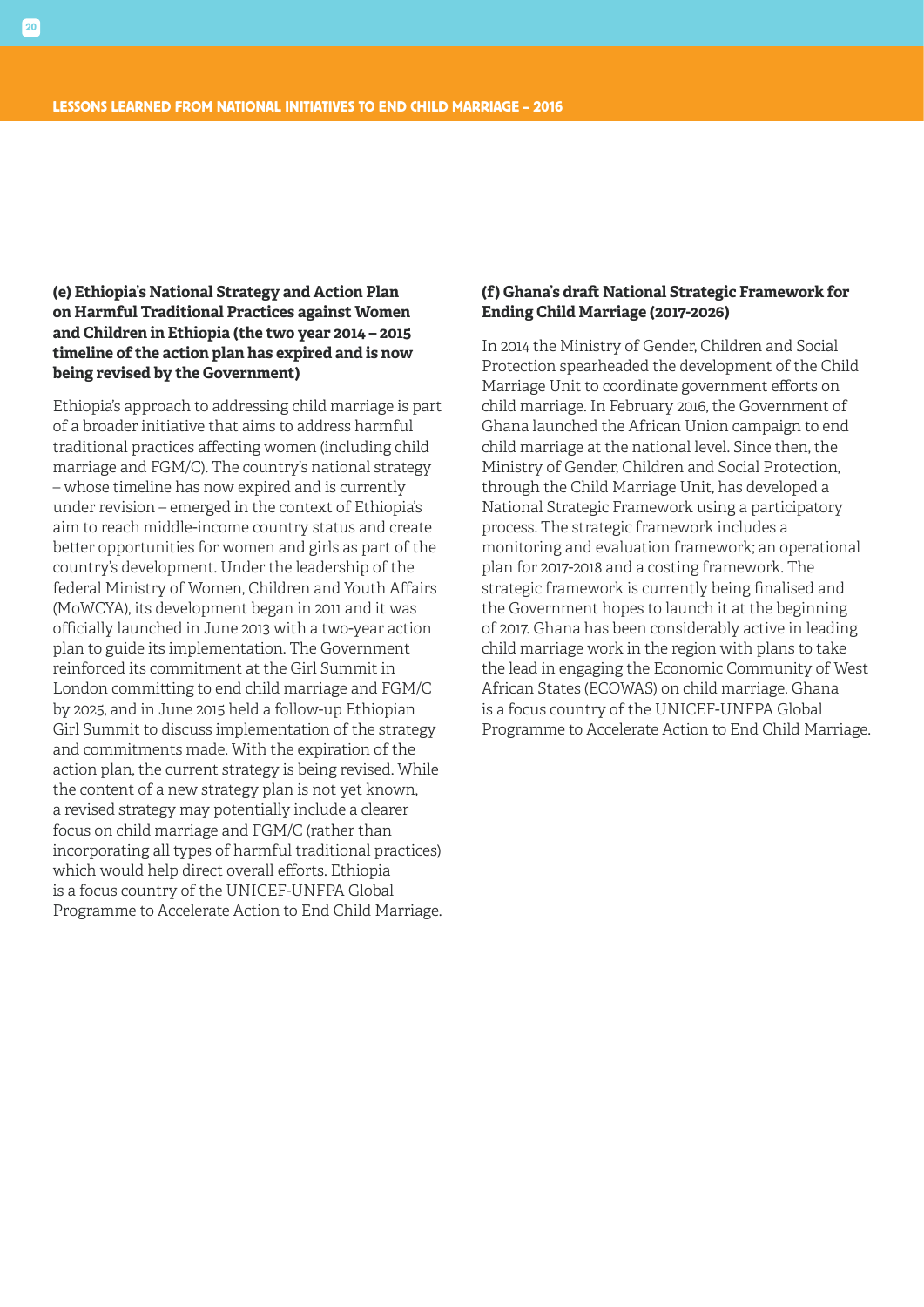## **(g) Mozambique's National Strategy for the Prevention and Elimination of Child Marriage (2015-2019) (in Portuguese: Estratégia Nacional de Prevenção e Eliminação dos Casamentos Prematuros em Moçambique)**

In 2011 the Government of Mozambique, in partnership with civil society and UNICEF, launched a national campaign for Zero Tolerance to Violence and Child Abuse. The aim of the campaign was to raise awareness of issues affecting children, including child marriage. The Government also sought to tackle child marriage through its Action Plan for Children (PNAC II) in which Target 10 defined actions for addressing child marriage. Following the high-level Girl Summit in London in July 2014, the Government launched a national campaign to prevent and combat early marriage at the provincial level. Later that year, a concluding decision of the Women and Gender Conference was that a specific strategy to address child marriage should be created.

In 2014, the Coligação para a Eliminação e Prevenção dos Casamentos Prematuros (CECAP), also known as *Girls Not Brides Mozambique* or the National Coalition to Eliminate and Prevent Child Marriage, was formed. CECAP worked closely with the Government, UNICEF and UNFPA among other actors on a number of research and policy initiatives that informed the national strategy development process and in December 2015, the National Strategy for the Prevention and Combatting of Early Marriage (2016-2019) was approved by the Council of Ministers (the cabinet). It was officially launched in April 2016 with political support high among government and stakeholders. The strategy outlines eight strategic pillars: six are thematic pillars and two are cross-cutting pillars for coordination and for research & monitoring. The restructured Ministry of Social Action, Children and Gender is responsible for implementing and coordinating the strategy and the various coordination structures are in the process of being aligned with the restructured Ministry. Addressing child marriage is being raised to function at the prime ministerial level, which means a coordination mechanism will be put in place to oversee operationalisation of the national strategy. Mozambique is a focus country of the UNICEF-UNFPA Global Programme to Accelerate Action to End Child Marriage.

### **(h) Nepal's National Strategy to End Child Marriage**

The Government of Nepal, under the leadership of the Ministry of Women, Children and Social Welfare, began its strategy development process in March 2014. The process was supported financially and technically by UNICEF and *Girls Not Brides Nepal* and included a literature review; district and national level consultations with stakeholders from across sectors; formative research in six districts with high child marriage rates, and validation meetings to identify strategic directions and best interventions to prevent child marriage. At the London Girl Summit in 2014, the Government of Nepal committed to strive to end child marriage by 2020. However, progress during 2015 was slow as a result of the earthquake in Nepal in that year and the subsequent fuel crisis, both of which delayed the national strategy and the development of a national implementation plan. The national strategy has six strategic directions and the Government is now in the process of developing a costed national action plan to implement it. The action plan is due to be finalised by February 2017. Nepal is a focus country of the UNICEF-UNFPA Global Programme to Accelerate Action to End Child Marriage.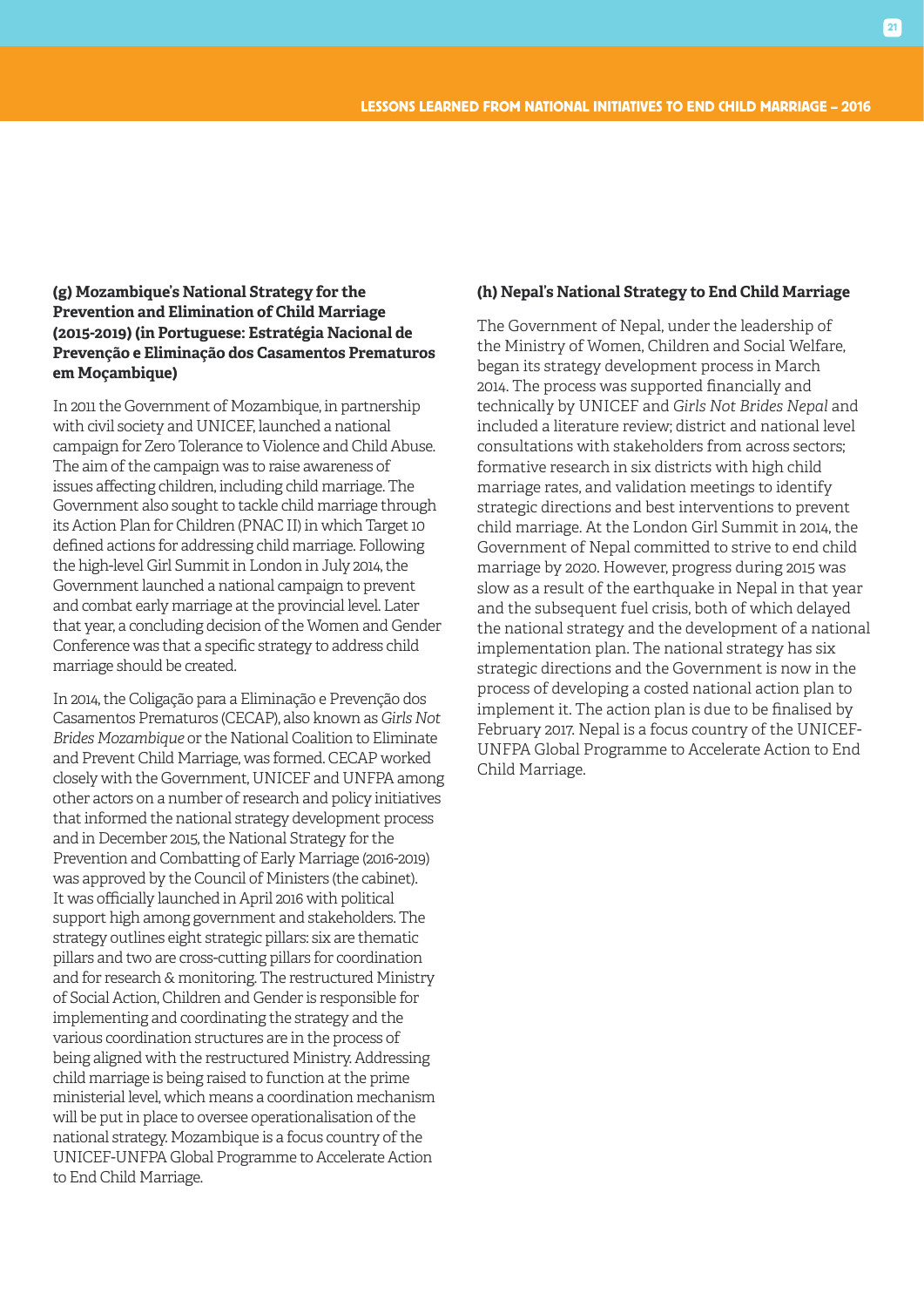## **(i) Uganda's National Strategy on Ending Child Marriage and Teenage Pregnancy (2014/2015 - 2019/2020)**

On the Day of the African Child 2015, the Government of Uganda launched the African Union campaign to end child marriage along with a five-year National Strategy on Ending Child Marriage and Teenage Pregnancy 2014/2015 - 2019/2020. Led by the Ministry of Gender, Labour and Social Development, the strategy contains a multi-sectoral monitoring and evaluation framework, as well as an indicative budget for the implementation of the strategy of UG SHS 898 million (approximately US\$248,701) for the period 2015-2020. The Ministry is the overall coordinator for implementing the strategy. The strategy states that a "coordination unit under the directorate of gender will spearhead the implementation and monitoring" of the strategy, and that the coordination unit will be headed by a "senior officer with wide experience on child rights and protection". A robust monitoring and evaluation (M&E) system is currently being developed by a technical M&E Working Group. This system will be underpinned by a Theory of Change to help ensure that implementation of the strategy is rigorous and effective. Sub-national dissemination and consensus building for the strategy has taken place in eastern northern and western Uganda among local level government officials and officers. Uganda is a focus country of the UNICEF-UNFPA Global Programme to Accelerate Action to End Child Marriage.

### **(j) Zambia's National Strategy on Ending Child Marriage (2016-2021)**

In April 2013, the Government of Zambia initiated a three-year national campaign to end child marriage. The campaign was initially spearheaded by the Ministry of Chiefs and Traditional Affairs but in 2016 the leadership moved to the Ministry of Gender. The campaign involved 10 other line ministries, and was supported by international donors including DFID, the Ford Foundation, the Graça Machel Trust, UNICEF, UNFPA and USAID. When it started the campaign's key objectives were to: empower traditional leaders to become champions and agents of change in their chiefdoms, and to amend relevant laws and policies to ensure that girls are legally protected from child marriage. The scope of campaign has now broadened and the Government built on the campaign to develop a National Strategy on Ending Child Marriage (2016- 2021), which was launched in March 2016. A five-year costed national plan of action is now in development to guide the implementation of the national strategy. Zambia is a focus country of the UNICEF-UNFPA Global Programme to Accelerate Action to End Child Marriage.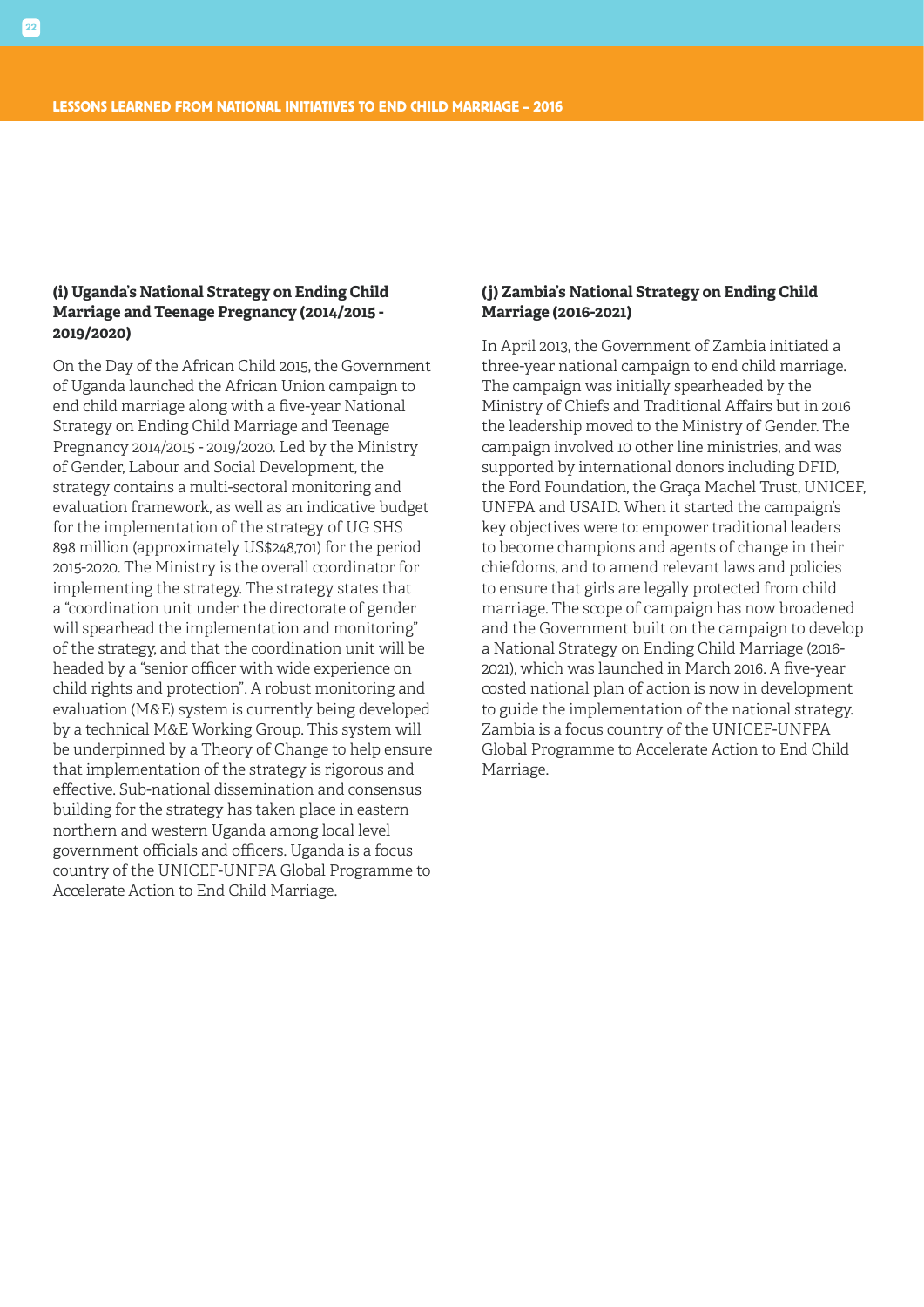## **(k) Zimbabwe's draft National Action Plan and Communication Strategy on Ending Child Marriage**

In 2013, Zimbabwe adopted a new Constitution which stipulates that "no person may be compelled to enter marriage against their will" and calls on the state to ensure that "no children are pledged into marriage." In 2014, two former child brides, Loveness Mudzuru and Ruvimbo Tsopodzi, filed an application asking the Constitutional Court to declare the Marriage Act, which allowed girls as young as 16 to be married with their parents' consent, and the Customary Marriage Act unconstitutional and make the minimum legal age of marriage as 18. In January 2016, the Constitutional Court ruled in favour of Loveness and Ruvimbo and made marriage under the age of 18 illegal. In July 2015, Zimbabwe launched the African Union campaign to end child marriage. A National Action Plan and a Communication Strategy are now in the process of being developed.